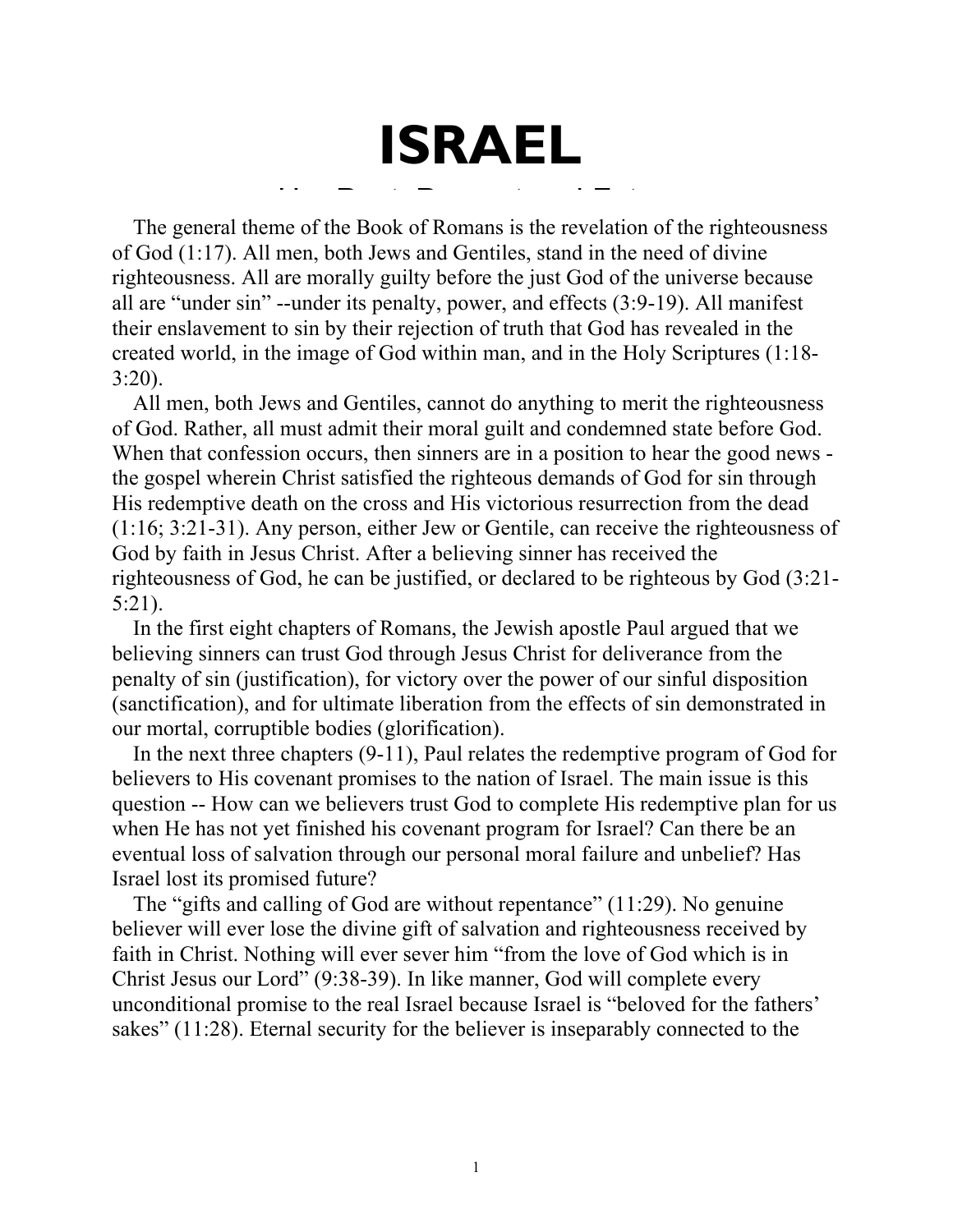assured future of Israel. To deny one truth is to deny the other, to affirm one means to affirm the other.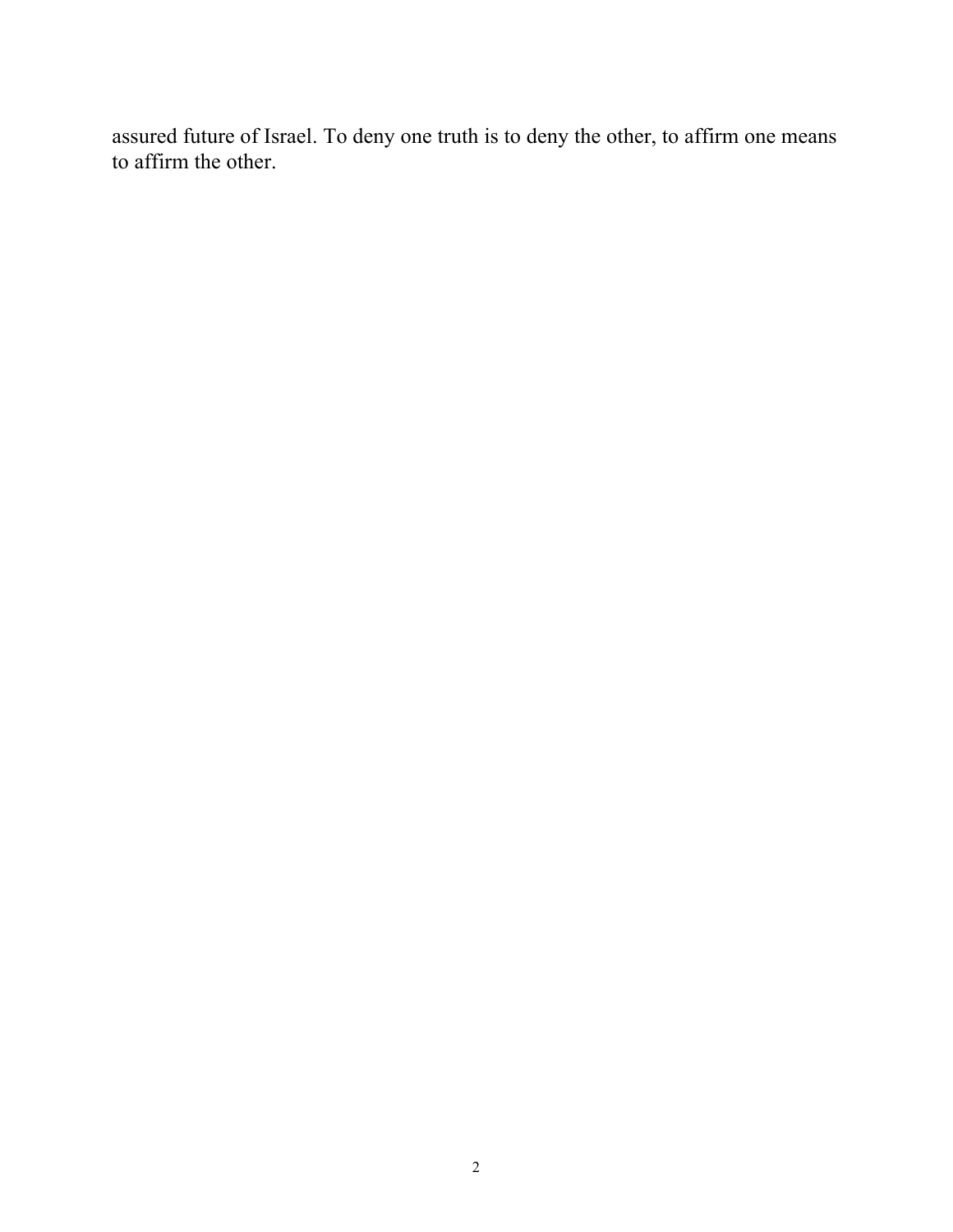### PART 1- ISRAEL: BLESSED YET UNSAVED (Romans 9:1-5)

# ONCERN FOR ISRAEL'S SALVATION (9:1-3) C

Paul was an Israelite (11:1; Philippians. 3:5). He loved his people, Israel. But he also had a heavy emotional and spiritual burden for the nation. He shared his concern: "...I have great heaviness and continual sorrow in my heart. For I could wish that myself were accursed from Christ for my brethren, by kinsmen according to the flesh" (9:2-3). Paul thought that he was in a right relationship with God before he placed his trust in Jesus Christ as his Messiah and Saviour, but he was mistaken. By the grace of God, he was convicted of his unbelief and experienced spiritual conversion.

He knew that the great majority of the Jewish people was like he was before his genuine birth into the family of God. He knew that the Jewish people were trying to satisfy the righteous demands of God through their own self-righteous demands of God through their own self-righteous efforts. They were religiously zealous, but apart from biblical understanding (10:23). Thus, Paul prayed that Israel "might be saved" (10:1).

In fact, Paul asserted that he would be willing to spend eternity in hell if his loss of salvation would result in the total salvation of Israel. Paul's wish was sincere; yet hypothetical. No believer can lose his righteous standing before God. And, no believer can bear the eternal condemnation of another person, and certainly not of an entire nation. Paul's disclosure, however, revealed his passionate love for his people.

To affirm the authenticity of his concern, Paul gave three exclamations for his truthfulness: (1) "I say the truth in Christ"; (2) "I lie not"; (3) "my conscience also bearing me witness in the Holy Spirit" (9:1). Paul knew that his readers would have difficulty in accepting his spiritual concern for Israel. He used the best language possible to manifest that his inner feelings were completely free of deceit and falsehood.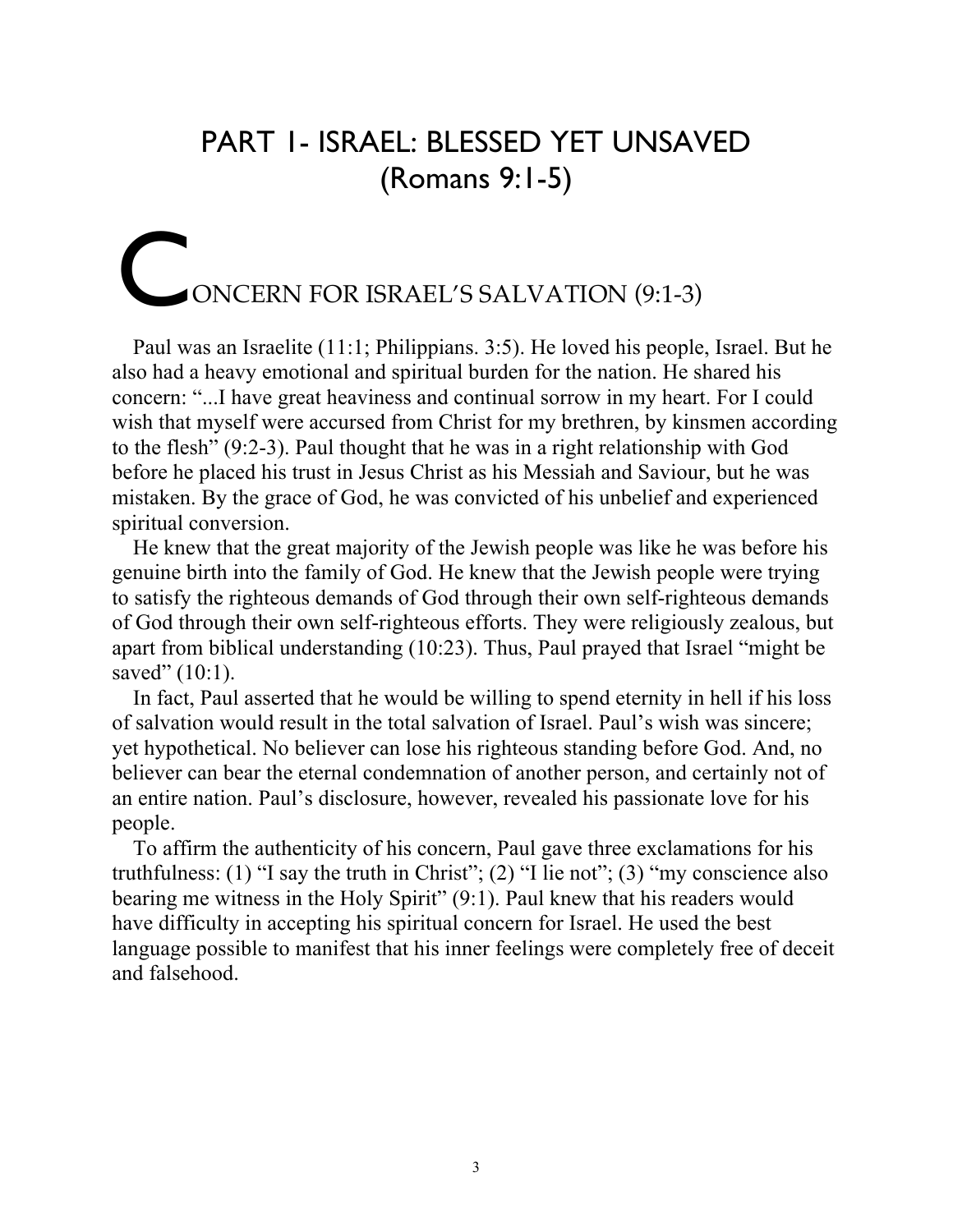### THE PRIVILEGES OF ISRAEL (9:4-5)

Israel is a distinctive nation. God gave them special advantages. Paul listed nine. *First, the people are known as "Israelites" (9:4).* They take their name from one of the three patriarchs, namely Jacob. God changed the name of Jacob to Israel (Genesis 32:28). Thus, the name was divinely given. The names of the twelve sons of Jacob thus became the names for the twelve tribes of Israel.

*Second, Israel possesses "the adoption" (9:4).* God told Moses to return to Egypt and to say before Pharaoh: "Thus saith the LORD, Israel is my son, even my firstborn" (Exodus 4:22). Adoption is a legal term. God legally put Israel into the privilege of covenant sonship. As the legal firstborn son among the nations of the earth, Israel was to serve as the theocratic nation through whom God would administer His royal dominion over all of the nations.

*Third, Israel had "the glory" (9:4).* This term refers to the manifested presence of God. God revealed His local presence to Israel by the "pillar of a cloud" during the day and "a pillar of fire" during the night (Exodus 13:21-22; 16:10). The two pillars led Israel during their wilderness wanderings. Later, the glory of the Lord filled Solomon's temple (1 Kings 8:11).

*Fourth, God established unconditional covenants with Israel (9:4).* God said to Abraham: "And I will make of thee a great nation, and I will bless thee, and make thy name great; and thou shalt be a blessing: And I will bless them that bless thee, and curse him that curseth thee: and in thee shall all families of the earth be blessed" (Genesis 12:2-3). The Abrahamic covenant, latter reiterated to him (Genesis 13:14-17; 15:18-21; 17:1-8), gave to his physical descendants, specifically the nation of Israel, the eternal ownership of the land between the Euphrates River and the river of Egypt.

God also gave to the nation the Palestinian covenant (Deuteronomy 30:1-10), the Davidic covenant (2 Samuel 7:4-17), and the New covenant (Jeremiah 31:31-37; Ezek. 36:22-32).

*Fifth, God gave to Israel "the law" (9:4).* At Sinai, God delivered those regulations which would govern the moral, civil, and religious life of the nation (Exodus 19:1-20:26; Deuteronomy 5:1-33).

*Sixth, Israel enjoyed the privilege of religious "service" toward God (9:4).* The complex system of animal, bird, grain, and drink offerings and sacrifices could only be conducted by the high priest, the priests, and the Levites through the divinely given order at the prescribed time and place.

*Seventh, God gave "the promises" of the coming Messiah-Redeemer to Israel (9:4).* The Saviour was to be human (Genesis 3:15), a descendant of Abraham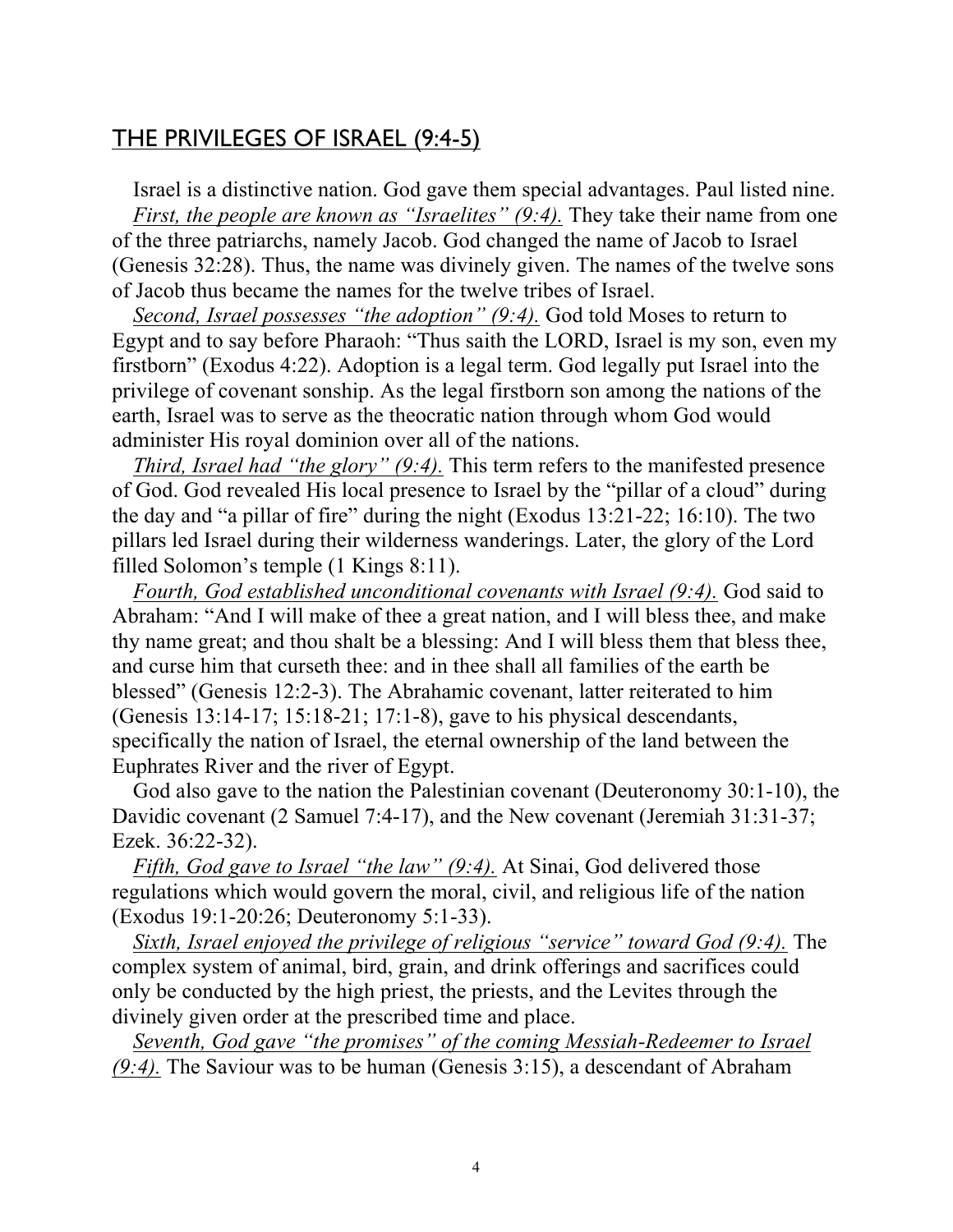(Genesis 12:1-3), of the tribe of Judah (Genesis 49:10), a greater son of David (2 Samuel 7:4-17), and also divine (Psalm 110:1).

*Eighth, God constantly identified Himself as the God of Abraham, Isaac, and Jacob (9:5).* (Exodus. 3:6) These fathers, known as the patriarchs, establish the covenant relationship between God, the heavenly Father, and the people of Israel.

*Ninth, Israel produced the Saviour of both the nation and the families of the earth (9:5).* That Redeemer is none other than Jesus Christ, God manifest in the flesh. Paul wrote: " ...of whom (Israel) as concerning the flesh Christ came, who is over all, God blessed forever" (9:5). Jesus Christ is the promised "son of David, the son of Abraham" (Matthew 1:1). The Messiah had to be both divine and human. He had to be one person with two natures, divine and human. Israel was privileged to be the nation through which God would superintend the human ancestry of the Messiah.

In spite of these privileges, Israel needed to be saved. All peoples need to receive the righteousness of God which comes only through faith in the saving God (Genesis 15:6; Habakkuk 2:4).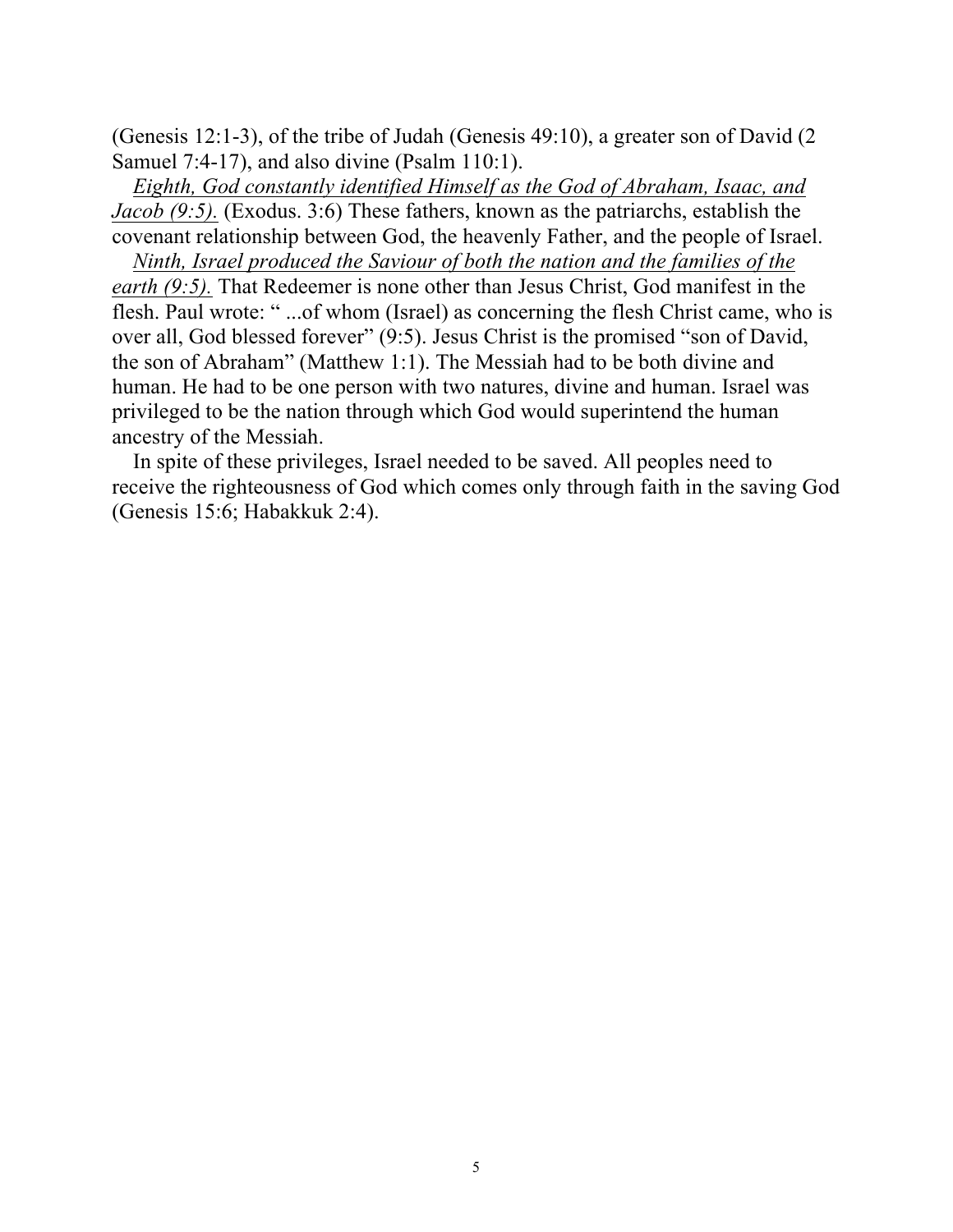# PART II- ISRAEL: ELECT OR NON-ELECT (ROMANS 9:6-13)

oes God always keep His word? Yes, He does. Then why does Israel not experience the reality of the covenant promises which God made to her? Why is Israel still in a state of unbelief?

### TWO FOUNDATIONAL PRINCIPLES (9:6)

*First, God always keeps His word (9:6a).* Paul wrote: "But it is not that the word of God has taken no effect" (9:1a). No promise of God has ever failed. God is both omniscient and omnipotent. He is sovereign. No person can frustrate His divine purpose.

God said concerning Himself: "I am God, and there is none like me, Declaring the end from the beginning, And from ancient times things that are not yet done, Saying, My counsel shall stand, And I will do all My pleasure" (Isaiah 46:9-10). Later, He added: "Indeed I have spoken it: I will also bring it to pass. I have purposed it; I will also do it" (Isaiah 46:11).

Whenever we analyze history and prophecy, we must never conclude that God's word has been in error. God will fulfill every unconditional promise He has made to Israel and to the Church.

*Second, all of the physical descendants of Abraham, Isaac, and Jacob do not constitute the genuine Israel (9:6b).* Paul wrote: "For they are not all Israel who are of Israel" (9:6). The phrase "who are of Israel" refers to those people who can trace their family ancestry to the patriarchs of the nation. Mere ethnic identification with Abraham is not a sufficient basis to receive all of the covenant promises given to Abraham.

Earlier in the epistle, Paul wrote: "For he is not a Jew who is one outwardly, nor is circumcision that which is outward in the flesh: but he is a Jew who is one inwardly: and circumcision is that of the heart, in the Spirit, not in the letter; whose praise is not from men but from God" (Romans 2:28-29).

Christ affirmed that His critics were the descendants of Abraham, but He denied that they were the real children of Abraham (John 8:37-39). In fact, He asserted that their father was the devil (John 8:44).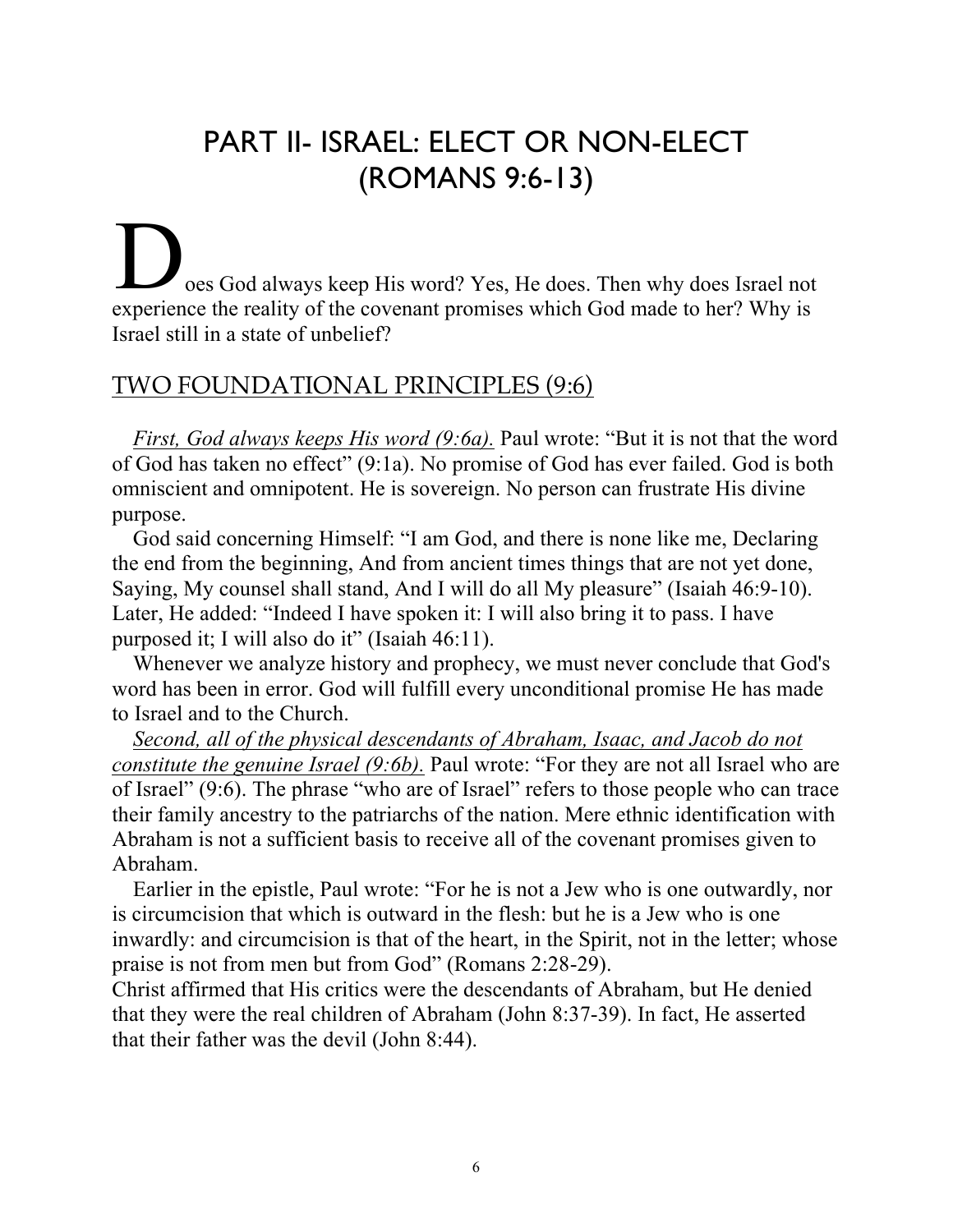These descriptions by Paul and Christ are consistent with the history of Israel. Should the wicked, idolatrous kings of Israel and Judah be recognized as the true Israel who would receive both the spiritual and materialistic blessings of the covenant promises? Certainly not! In the Old Testament era, there was a vast difference between the true Jewish believer and the apostate, idolatrous Jewish unbeliever.

### TWO KEY ILLUSTRATIONS (9:7-13)

*First, Ishmael or Isaac (9:7-9).* The first child born to Abraham was actually Ishmael whose mother was Hagar (Genesis 16:1-16). However, God had determined that the rightful heir to the Abrahamic Covenant promises would be Isaac, born of Sarah, the lawful wife.

Paul thus observed: "nor are they all children because they are the seed of Abraham: but, In Isaac your seed shall be called. That is, those who are the children of the flesh, these are not the children of God; but the children of the promise are counted as the seed. For this is the word of promise: At this time I will come and Sarah shall have a son" (9:7-9).

Ishmael had a genetic, ethnic connection to Abraham, but that fact did not establish him to be the sole heir or even one of the heirs. He was actually a "child of the flesh." He was the product of the merger of Abraham's faith and human effort, prompted by Sarah and the submission of Hagar. In a spiritual sense, he was born out of faith and works.

Paul used the historical birth accounts of Ishmael and Isaac to form a spiritual allegory (Galatians 4:19-31). His conclusion was that it is impossible to be born of two mothers at the same time. Sarah represented the promise received by faith alone in the provision and power of God. Hagar symbolized the self-produced works produced by a legalistic conformity to the Mosaic Law.

The Scriptures teach that we receive the righteousness of God by faith apart from physical ancestry and legalistic obedience. It was so with Abraham. He "believed in the Lord, and He accounted it to him for righteousness" (Genesis. 15:6). Earlier in this epistle, Paul wrote: "For the promise that he would be the heir of the world was not to Abraham or to his seed through the law, but through the righteousness of faith" (Romans 4:13).

Isaac was the child of promise received by faith alone through the proper mother, namely Sarah. On the other hand, Ishmael was the child of the flesh. Both sons were physically related to Abraham, but only Isaac received the covenant blessing.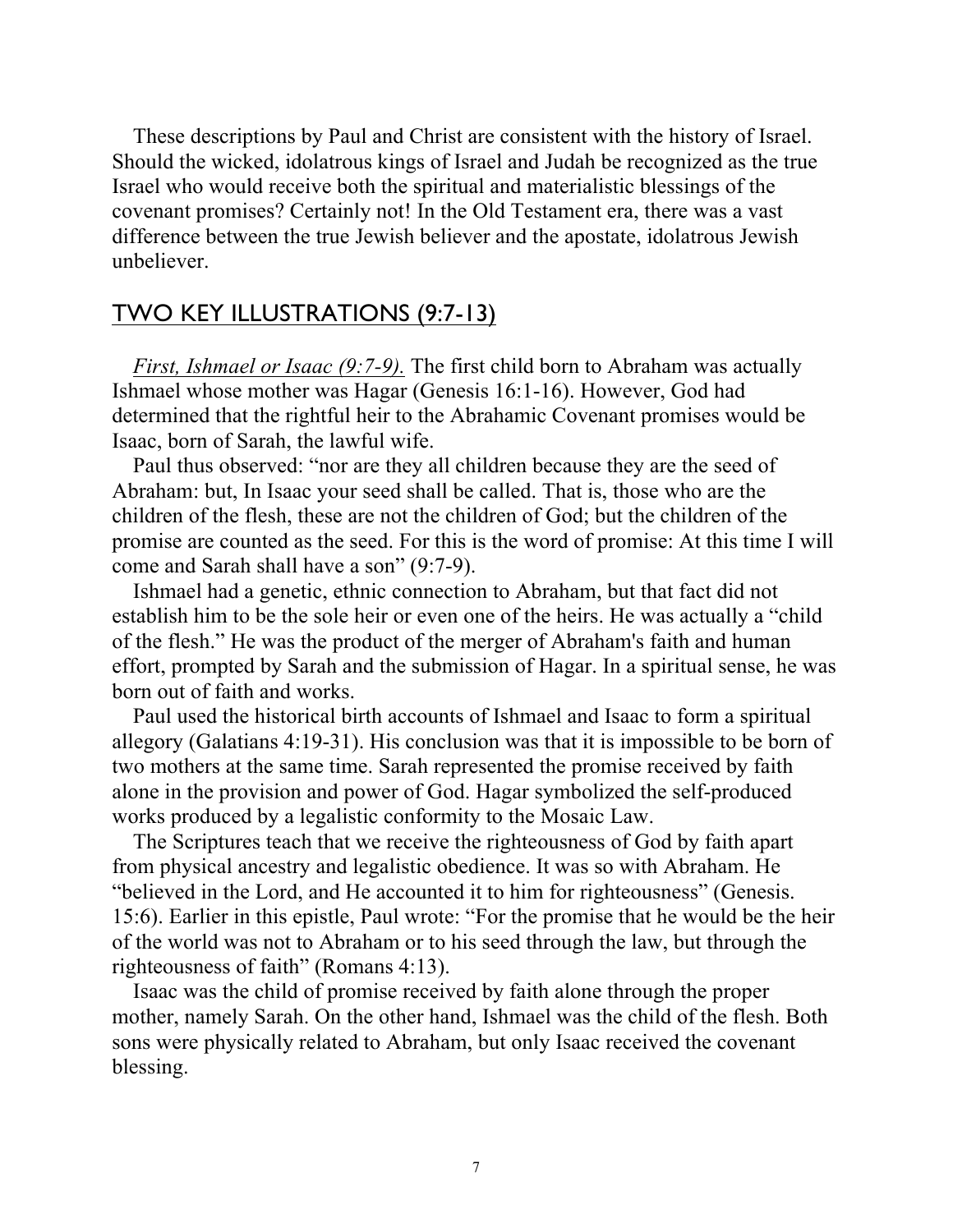*Second, Esau or Jacob (9:10-13).* Isaac and Rebecca had twin sons, the elder Esau and the younger Jacob. God, however, chose Jacob to be the heir of the covenant promises earlier given to Abraham and Isaac. Esau, who became the father of the Edomites, thus stood outside of the "true Israel" even though he was a physical descendant of both Abraham and Isaac.

Paul wrote: "And not only this, but when Rebecca also had conceived by one man, even by our father Isaac (for the children not yet being born, nor having done any good or evil, that the purpose of God according to election might stand, not of works but of Him who calls), it was said to her, 'The older shall serve the younger.' As it is written, 'Jacob I have loved, but Esau I have hated'" (9:10-13).

God's choice was based upon His sovereign elective will. He chose before the boys were born. He chose before they had done any good or evil works.

### **CONCLUSION**

God's word has come to pass. His covenant promises are always kept to those whom He has chosen. The covenant promises, therefore, were given to elect Israel or to those Israelites whom God chose to salvation. The elect are known because they are the ones who believe the promises of God. They receive the righteousness of God by faith, even as Abraham did.

Non-elect Israel is composed of those who can trace their genetic ancestry to Abraham but who, like Ishmael and Esau, are not children of promise. They were not chosen by God to receive the promises. They manifested their lack of faith by their persecution of the divinely chosen heirs.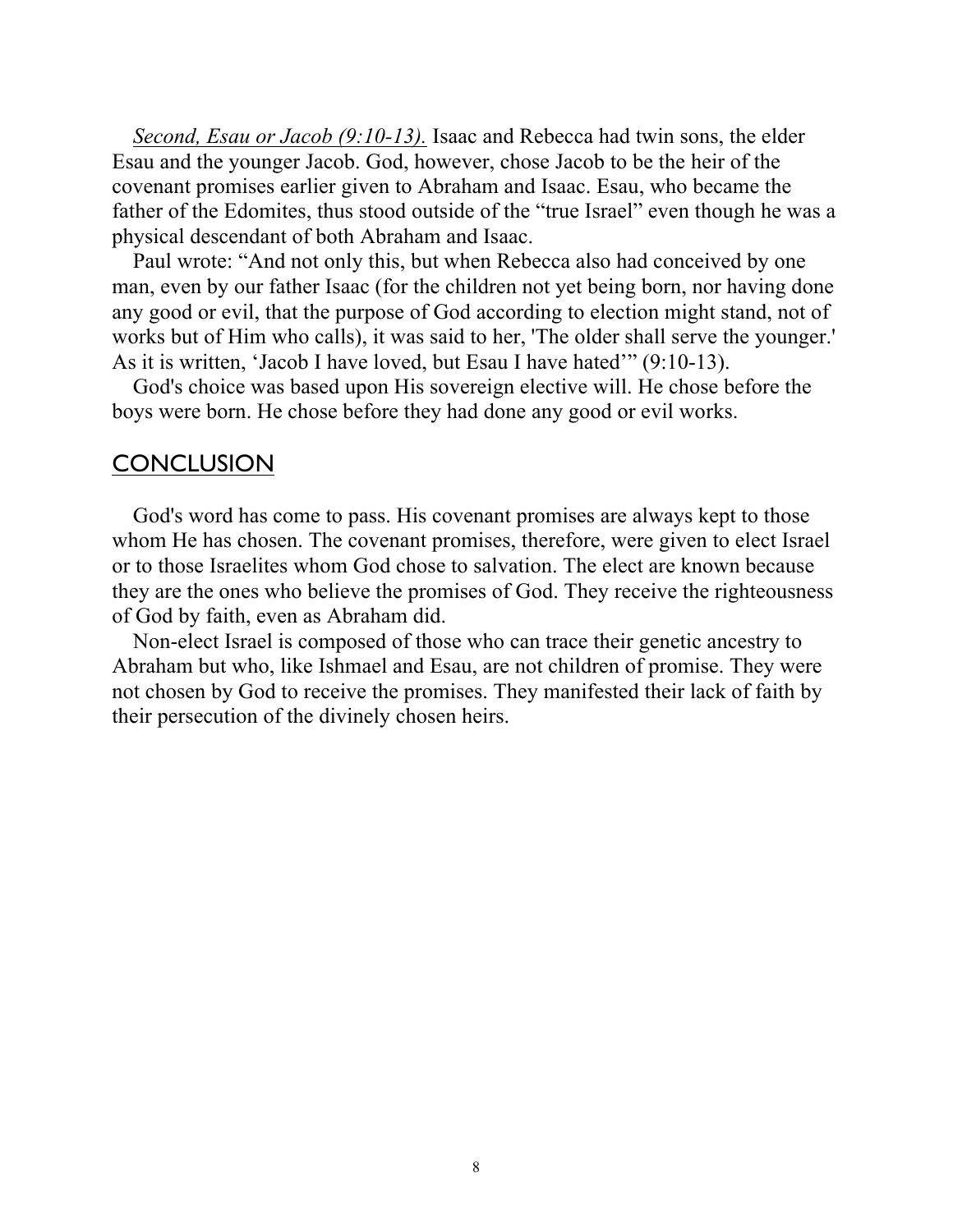# PART III - HARD QUESTIONS AND DIFFICULT ANSWERS (Romans 9:14-24)

od chose Jacob rather than Esau (9:10-13). God selected Isaac rather than Ishmael (9:7-9). God covenanted with Abraham to be the father of the elect nation of Israel (9:4-5). Historical and theological truth has demonstrated that God, out of His sovereign purpose, has chosen some to salvation, but not others. In anticipation of objection to this divine action, Paul asked two rhetorical questions.

### IS GOD UNJUST? (9:14-18)

Paul wrote: "What shall we say then? Is there unrighteousness with God" (9:14)? His answer was clear: "Certainly not!" God is just in His being, and He always acts justly. Through His redemptive death on the cross, Jesus Christ satisfied the righteous demands of God for the penalty of sin. On that basis, God can remain just and justify anyone who places his faith in Christ Jesus (Romans 3:25-26). If Christ had not died, then God in His justice would have condemned all men because all men are under sin (Romans 3:9). God's elective purpose, rather, manifests His mercy and grace. Paul then quoted a statement that God made to Moses: "I will have mercy on whomever I will have mercy, and I will have compassion on whomever I will have compassion?" (9:15; cf. Exodus 33:19). Divine mercy and compassion are expressions of God's sovereign choice. No person deserves divine mercy, and no person can do anything to merit it. Paul added: "So then it is not of him who wills, nor of him who runs, but of God who shows mercy" (9:16). God is under no obligation to show mercy to anyone. Neither human desire ("him who wills") nor human effort ("him who runs") moves Him to select. God acts; He does not react. His redemptive choice is unconditional.

Paul then quoted a statement made by God to the Egyptian Pharaoh: "Even for this same purpose have I raised thee up, that I might shew my power in thee, and that my name might be declared throughout all the land." (9:17; cf. Exodus 9:16). God elevated a sinful person out from a fallen human race and idolatrous nation to the position of the highest ruler in Egypt and in the Middle East. Pharaoh had the opportunity to glorify God and to bless the covenant nation of Israel, but he refused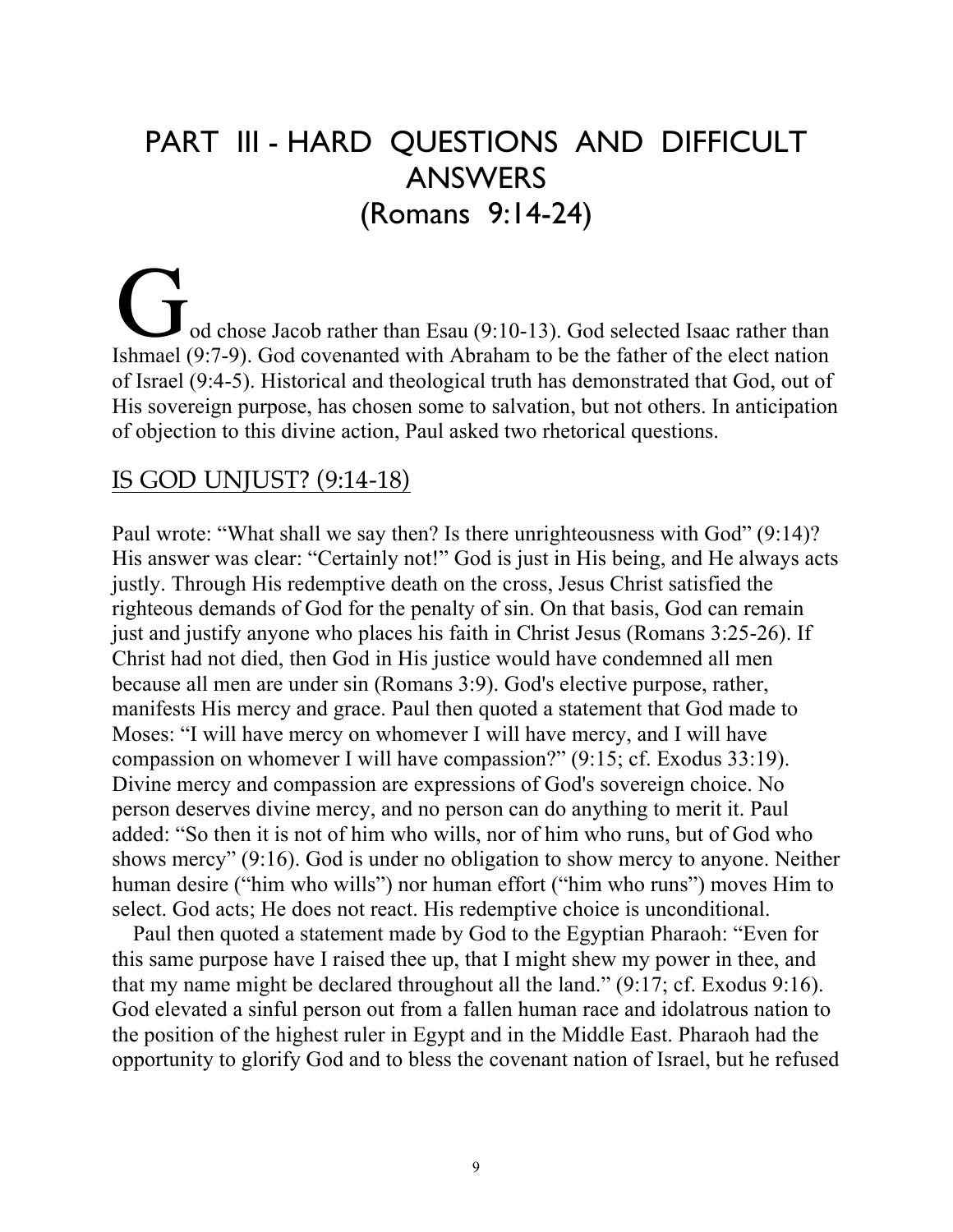to do so. God knew about this rejection, and said to Pharaoh through Moses: "As yet exaltest thou thyself against my people, that thou wilt not let them go?" (Exodus 9:17) God then manifested His power by pouring out His plagues of wrath against the Egyptians, by delivering Israel out of her bondage, and by causing other nations to know that the God of Israel was the one and only true God of the universe (Joshua 2:8-14).

Paul then concluded his argument: "Therefore hath He (God) mercy on whom He will have mercy, and whom He will He hardenth" (9:18). All humans deserve the wrathful judgment of God. Whenever God wills to have mercy on an undeserving sinner, that sovereign action reveals His redemptive grace. Rahab, the harlot of Jericho, experienced that merciful touch. On the other hand, God can will to harden a sinner who deserves divine wrath. For example, Pharaoh expressed his moral rebellion and lost human condition when he hardened his own heart in the face of the displays of divine power (Exodus 8:15,19,32). Thus, when God willed to harden Pharaoh (Exodus 9:12; 10:1, 20, 27), God simply confirmed Pharaoh in his unbelief and allowed him to suffer the consequences of his sinful choices.

### IS GOD UNFAIR? (9:19-24)

Paul put it this way: "Thou wilt say then unto me, Why doth he yet find fault? For who hath resisted his will?" (9:19)? At issue here is the execution of the divine will, and the human perception of that execution. Paul anticipated a human protest against the actions of God's sovereign will--the election of some to salvation and the hardening of others to retribution. In either case, the critics would claim that God's will was being carried out.

Paul's reply was direct: "Nay but, O man, who art thou that repliest against God? Shall the thing formed say to him that formed it, Why hast thou made me thus?" (9:20) The contrasts are obvious: between man and God, between the creature and the creator, and between the clay and the potter. God is God; thus He can will to do anything that He pleases. Man is man; thus he cannot dictate to God what the Almighty can or cannot do. Another question followed: "Hath not the potter power over the clay, of the same lump to make one vessel unto honour, and another unto dishounour" (9:21)? All humans constitute the clay. They are of the same lump. They all belong to a fallen human race. They are all under sin--unrighteous, guilty, and deserving of eternal wrath (Romans 3:9,10,19). If God chooses to shape a sinner into a son of God, a vessel for honor, He has that prerogative. If God chooses to shape a sinner into a vessel for dishonor, He also has that prerogative. In the first illustration, the sinner gets what he does not deserve; in the second, the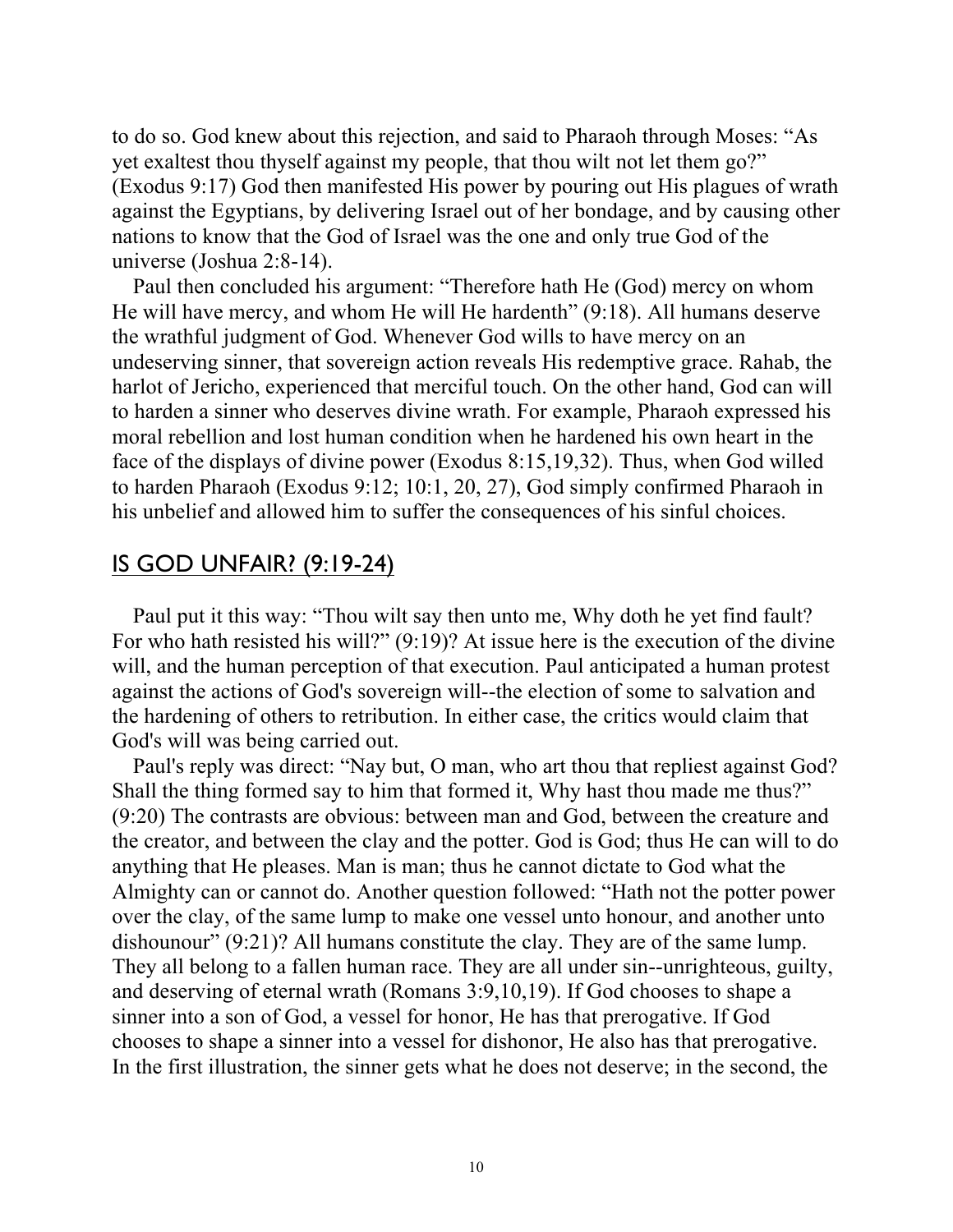sinner gets that he deserves. God can receive praise from both the saved person and the unsaved person. Both salvation and judgment bring glory to Him. The Psalmist said: "Surely the wrath of man shall praise thee" (Psalm 76:10).

Paul then raised this lengthy question: "What if God, willing to shew his wrath, and to make his power known, endured with much longsuffering the vessels of wrath fitted to destruction: And that he might make known the riches of his glory on the vessels of mercy, which he had afore prepared unto glory, Even us, whom he hath called, not of the Jews only, but also of the Gentiles?" (9:22-24)?

All unsaved men, the vessels of wrath, are prepared for destruction in that destruction is the necessary consequence of sin. Earlier Paul wrote: "For the wages of sin is death, but the gift of God is eternal life in Christ Jesus our Lord" (Romans 6:23). God does not predestine a morally neutral person to condemnation. However, He has determined that sinners will pay for their sin and their rejection of divine truth. God manifests His longsuffering toward sinners in that He puts up with their rebellion throughout their earthly experiences. On the other hand, the saved are the vessels of mercy, the ones who will share in the eternal glory of Christ. Both Jews and Gentiles, being human and fallen, deserve divine wrath. However, in His mercy, God has called both Jews and Gentiles to Himself through justifying faith in Jesus Christ. God is the Saviour of all who believe; God is also the Judge of all who reject.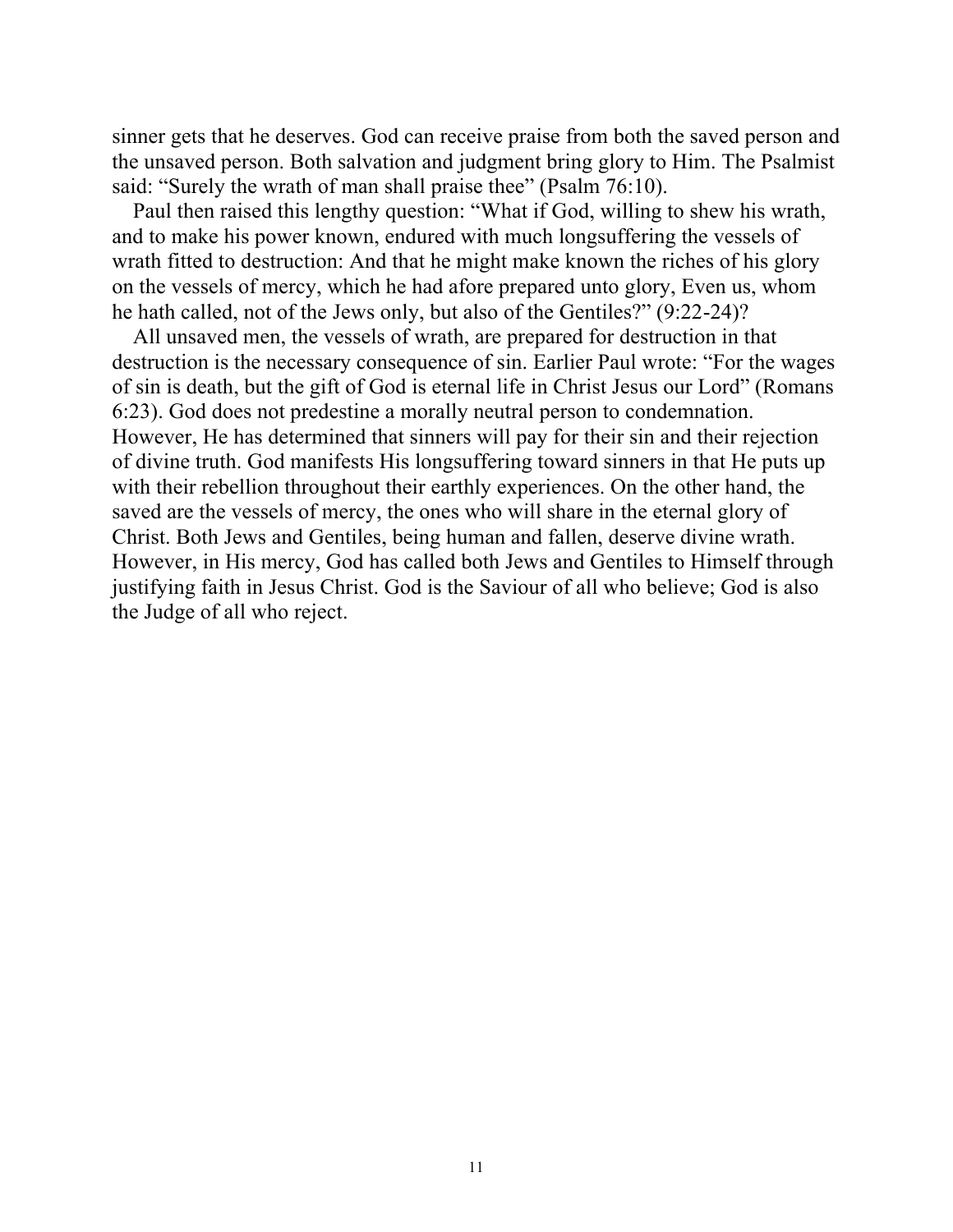## PART IV - ISRAEL: NATION OR REMNANT? (Romans 9:25-33)

n this section, Paul demonstrates that only the believing remnant within the nation of Israel constituted the real covenant people. The basis of their spiritual acceptance before God is the same as that for believing Gentiles. Thus, the genuine family of God in this dispensation is made up of believing Jews and believing Gentiles who together are formed into one body, the true church (Ephesians 2:11-22). Both believing Jews and believing Gentiles are divinely called (9:24), the "vessels of mercy which (God) had prepared beforehand for glory" (9:23). I

### PREDICTION OF THE REMNANT (9:25-29)

Paul selected three portions of Old Testament prophecy to show that "they are not all Israel which are of Israel" (9:6). The first passage is from Hosea and the next two are from Isaiah.

Hosea ministered at the time of the divided kingdom, during the reigns of Uzziah, Jotham, Ahaz, and Hezekiah, kings of Judah, and also during the reign of Jeroboam, king of Israel. God directed Hosea to marry Gomer so that his marriage would symbolize the spiritual adultery of the land (Hosea 1:23). To this union, three children were born: Jezreel, Lo-Ruhamah, and Lo-Ammi (Hosea 2:4-8). The meanings of the children's names depicted God's relationship to Israel. Jezreel meant "scattered," Lo-Ruhamah meant "no mercy," and Lo-Ammi meant "not my people."God said that He would bring an end to the northern kingdom of Israel (Hosea 1:4), that He would no longer have mercy on the house of Israel (Hosea 1:6), that Israel would no longer be His people (Hosea 1:9), and that He would no longer be their God (Hosea 1:9). These prophecies were fulfilled when the Assyrians conquered the northern kingdom of Israel in 722 B.C. and scattered many of its inhabitants.

Paul used this historical background to show the spiritual truth that God would take His people out of those who previously were not His people. This reality could only be applied to the believing remnant within Israel and in an extended way to believing Gentiles. Both groups were once unsaved, but through divine grace and human repentant-faith, both have become His people.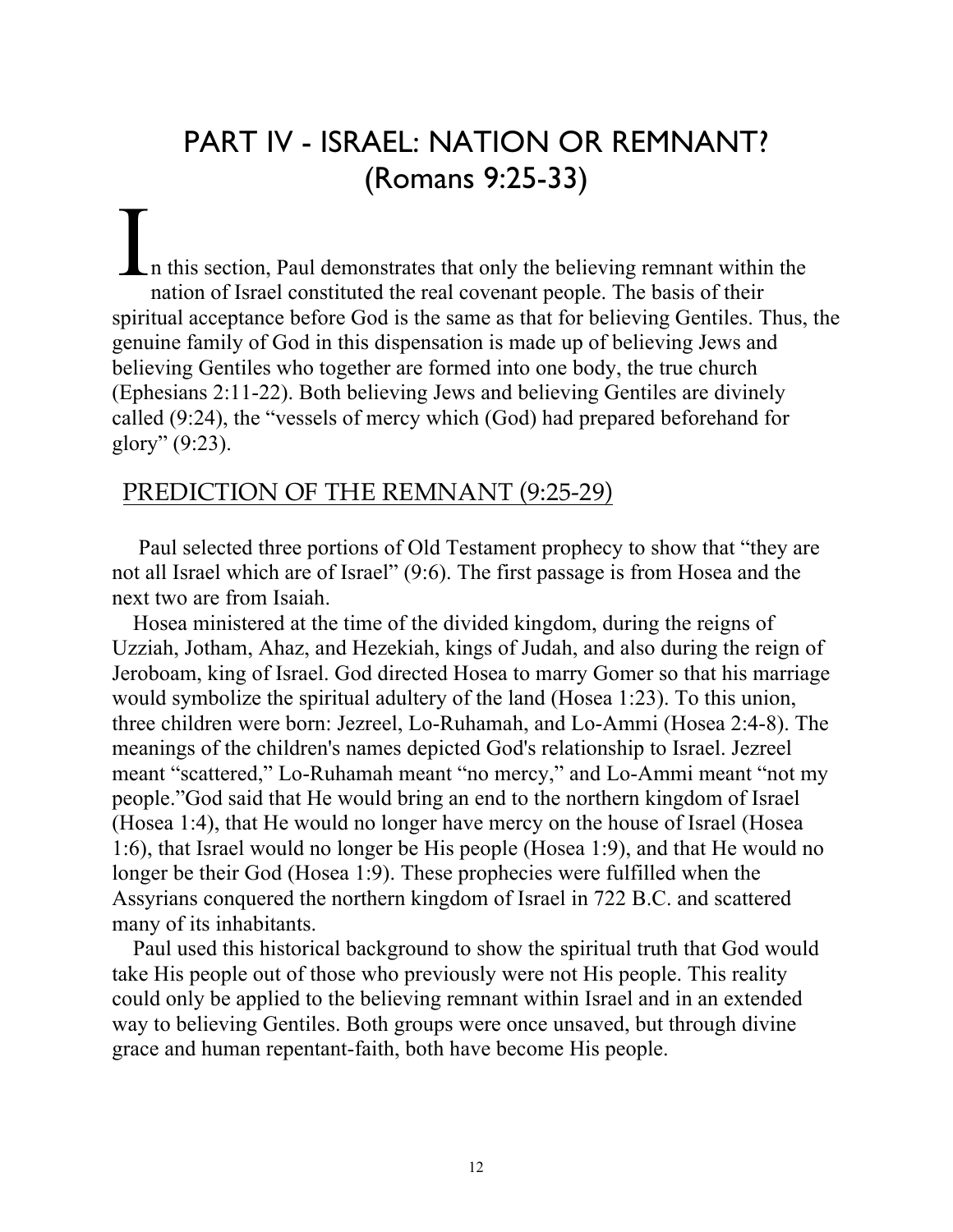Here is the quotation from Hosea: "I will call them My people, which were not My people. And her beloved, which was not beloved. And it shall come to pass, that in the place where it was said unto them, You are not My people, there they shall be called the children of the living God" (Romans 9:25-26; cf. Hosea 2:20; 2:23).

Whereas Hosea basically ministered to the northern kingdom of Israel, Isaiah primarily declared his messages to the southern kingdom of Judah (Isaiah 1:1). He described the nation thusly: "Ah, sinful nation, A people laden with iniquity, a seed of evildoers, children that are corrupters: they have forsaken the LORD, They have provoked the Holy One of Israel unto anger, they are gone away backward" (Isaiah 1:4). God subsequently judged His people by allowing the Babylonians to destroy the southern kingdom in 586 B.C.

In the midst of his predictions of judgment, Isaiah declared this message of hope: "Though the number of the children of Israel be as the sand of the sea, a remnant shall be saved: For He will finish the work and cut it short in righteousness: Because a short work will the Lord make upon the earth" (Romans 9:27-28 cf. Isaiah 10:22-23). The contrast is between the sand of the sea (the great number of racial Jews) and the remnant (the small number of believing Jews who will experience the righteousness of God.)

Isaiah then praised the gracious preservation of Israel by God: "Except the Lord of hosts had left unto us a very small remnant, we should have been as Sodom, and we should have been like unto Gomorrah" (Romans 9:27-28 cf. Isaiah 1:9). The two wicked cities of the Jordan plain suffered total permanent destruction in the days of Abraham and Lot. Nothing remained and no one survived.

God, however, did not judge the two kingdoms of Israel and Judah in like manner. In his sovereign grace, He preserved a "seed." That seed goes beyond the obvious survival of physical Jewry to the divine calling of a believing remnant within Israel. Later on, Paul will argue: "Even so then at this present time also there is a remnant according to the election of grace (Romans 11:5).

### BASIS FOR THE REMNANT (9:30-33)

The approach to God is the same for both the Gentile and the Jew. The means of securing a righteous standing before the God of holiness has always been the same for Israel and all other nations. It is the procedure which Abraham followed: "And he (Abraham) believed int the Lord, and He counted it to him for righteousness" (Genesis 15:6). Abraham knew that he could not do anything to merit the imputation of divine righteousness. Rather, as a guilty undeserving sinner, he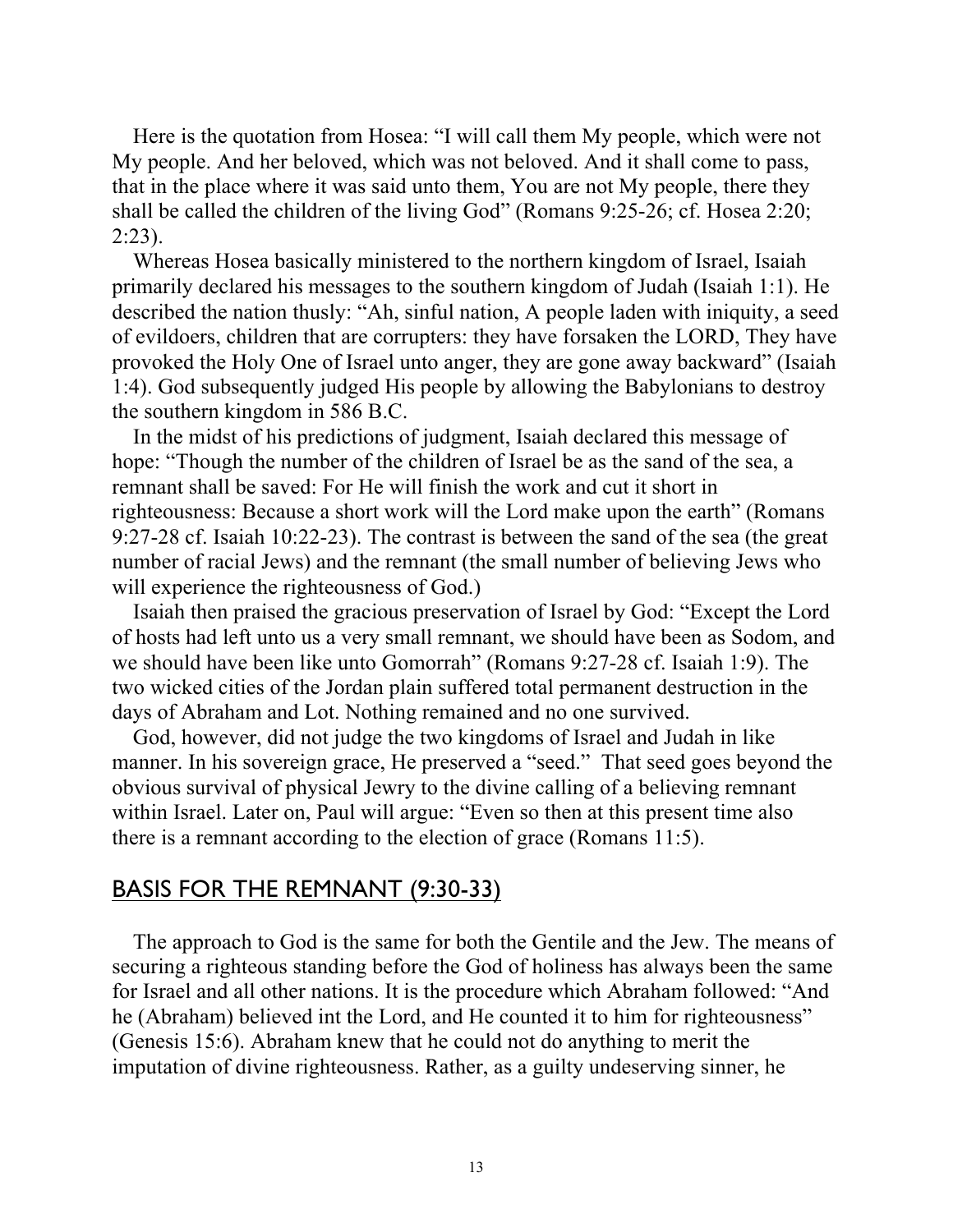placed his trust in Jehovah-God who alone could save and forgive him. Abraham received the gracious gift of a righteous standing before he was circumcised and before the law was given to Moses.

In this age, both Gentiles and the remnant within Israel have come to God on the same basis-unconditional faith in God part from human effort. Paul knew that truth, and thus argued: "What shall we say then?" (Romans 9:30). The contrast is now between believing Gentiles and unbelieving Jews. Why is it true in this present dispensation that more Gentiles are saved than Jews? From Abraham to Jesus Christ, that situation was reversed. In the Old Testament era, there were more righteous, saved Jews that Gentiles. What makes the difference? Two reasons are given.

*First, the gentiles received the righteousness of God by faith in total dependence upon the gracious provision of God (9:30-32).* Israel, however, sought to gain divine righteousness through outward conformity to the Law of Moses in total dependence upon the ability of self to do so.

Paul wrote: "That Gentiles, which followed not after righteousness, have attained to righteousness, even the righteousness which is of faith. But Israel, which followed after the law of righteousness, hath not attained to the law of righteousness. Wherefore? Because they sought it not by faith but as it were by works of the law" (Romans 9:30-32). Israel had the advantage of receiving the law of Moses directly from God (Romans 3:1-2; 9:4). God never gave the Law so that men would try to keep it in order gain salvation. God gave the Law to show men how holy He is and how unrighteous men are. The Law was designed to create a conviction of moral inadequacy with man. In its moral blindness and hardness, Israel refused to acknowledge their insufficiency.

*Second, Israel stumbled over the provision of the divine human Messiah who alone could save them (9:33).* Paul wrote: "For they stumbled at that stumbling stone; As it is written, Behold, I lay in Zion a stumbling stone and rock of offense: and whosoever believeth on Him shall not be ashamed" (Romans 9:32-33 cf. Psalm 118:22). In their attempt to work for their salvation, Israel tripped over the provision of the Messiah to do that work for them. To the child of God today, whether Jew or Gentile, Peter can say: "Unto you therefore which believe He is precious: but unto them which be disobedient, The stone which the builders disallowed, the same is made the head of the corner" (I Peter 2:7).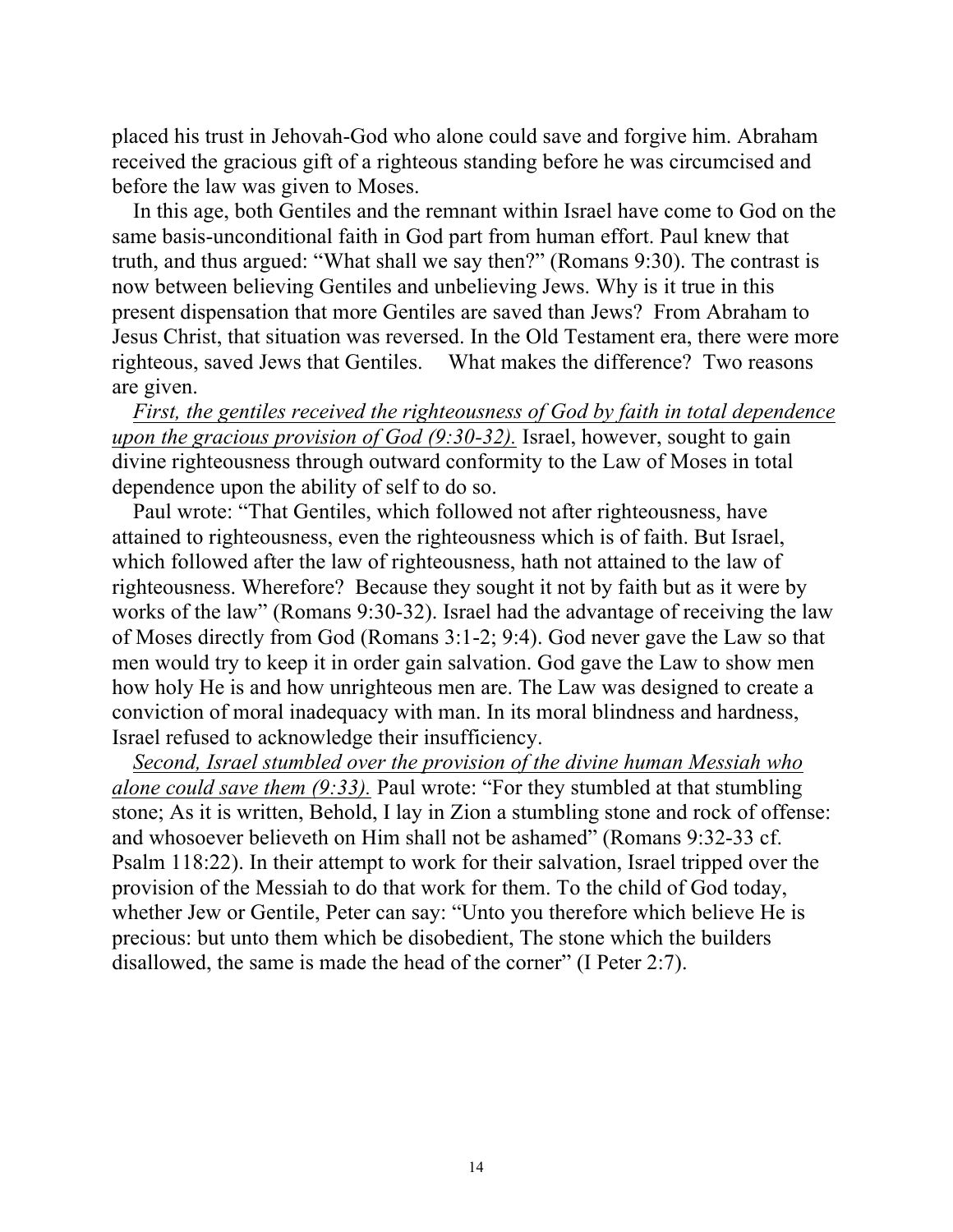# PART V - ISRAEL: RIGHTEOUS BUT UNSAVED (ROMANS 10:1-13)

### aul loved his people, the nation of Israel. He had a burden for them. Earlier, he confessed that he had "great sorrow and continual grief" in his heart over the nation (9:3). He now expressed his "heart's desire and prayer to God for Israel" (10:1). He wanted his Gentile "brethren" in the family of God to see the longing of his heart (10:1; 11:13). He wanted them also to agonize in prayer for his beloved nation. P

### ISRAEL'S SPIRITUAL CONDITION (10:1-3)

Paul described the spiritual condition of Israel in five ways.

*First, Israel was unsaved (10:1).* The apostle's prayer was "that they may be saved." Both Jews and Gentiles are "all under sin" if they have not received God's gracious provision of redemption through Jesus Christ (3:23).

 *Second, Israel had "a zeal for God, but not according to knowledge"(10:2).* She was sincere in her religious devotion, but she was sincerely wrong. The nation actually reflected Paul's past spiritual condition. Paul gave this testimony before the Jews in Jerusalem: "I am verily a man which am a Jew, born in Tarsus, a city in Cilicia, yet brought up in this city at the feet of Gamaliel, and taught according to the perfect manner of the law of the fathers, and was zealous toward God, as ye all are this day" (Acts 22:3). Paul's zeal for God, Israel, and the Mosaic Law caused him to persecute Christians and to vote for their deaths (Acts 22:4; 26:9-11). He further stated: "And profited in the Jews' religion above many my equals in mine own nation, being more exceedingly zealous of the traditions of my fathers" (Gal. 1:14).

*Third, Israel was "ignorant of God's righteousness" (10:3a).* They were ignorant of the fact that the Old Testament taught that men received the imputed righteousness of God by faith apart from the work of the law (Romans 3:20-22; cf. Genesis 15:6; Heb. 4:2). They were ignorant of the magnitude of God's gracious provision of redemption. They were ignorant, not because they were not told, but because they chose not to learn. When Paul analyzed his faulty zeal, he confessed: "Who was before a blasphemer, and a persecutor, and injurious: but I obtained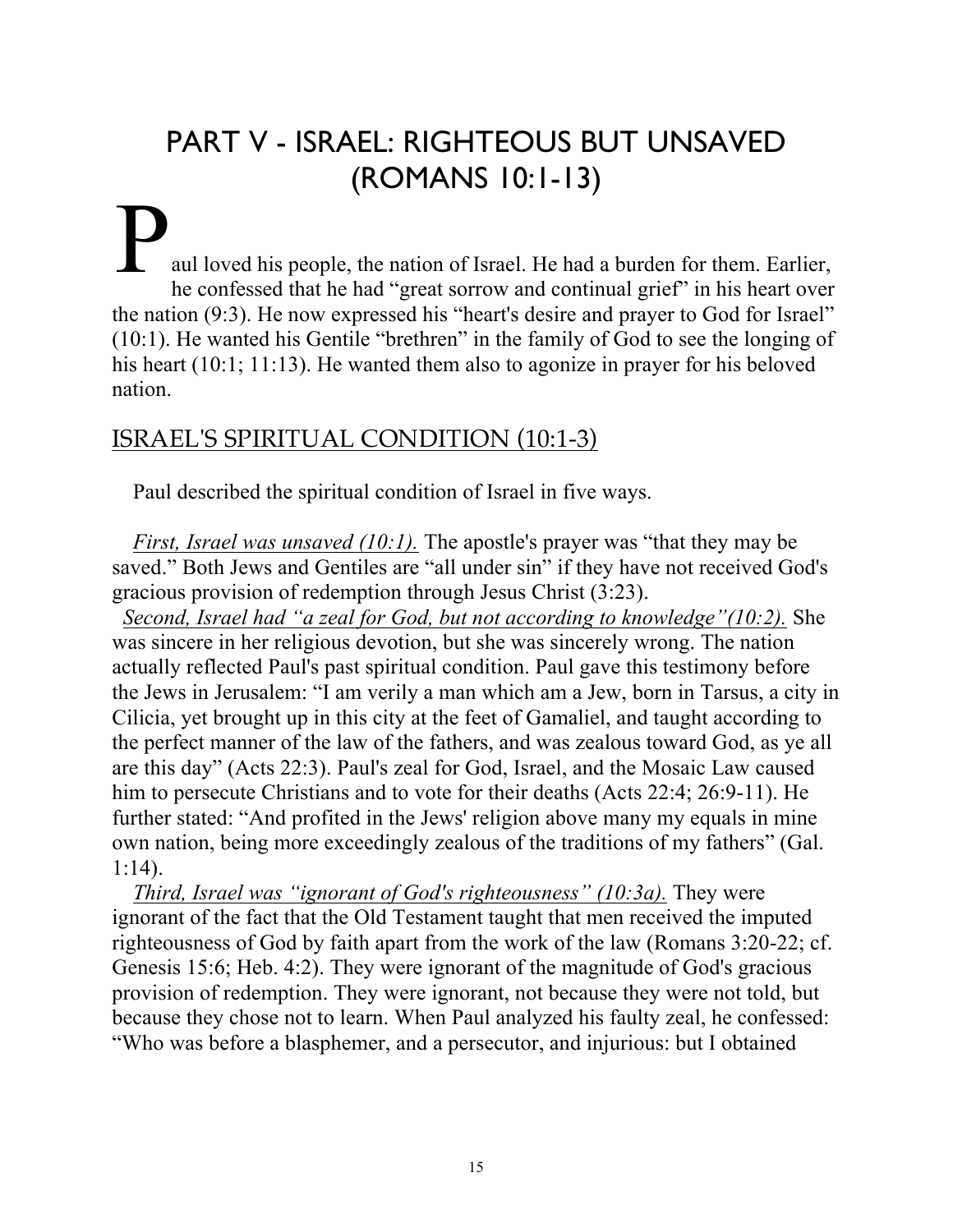mercy, because I did it ignorantly in unbelief" (I Tim. 1:13). In like manner, Israel's ignorance manifested her lack of faith.

*Fourth, Israel was "seeking to establish their own righteousness" (10:3b).* Human pride and self-sufficiency provide the basis of a self-produced righteousness. Again, Israel was ignorant of Isaiah's clear statement: "But we are all like an unclean thing, And all our righteousness are as filthy rags" (Isaiah 64:6). Can any person, by his own attempts, create a righteous standing whereby God will sense an obligation to receive him? Absolutely not.

*Fifth, Israel had "not submitted to the righteousness of God" (10:3c).* To be saved, one must be humble not proud. God's plan for man to receive His righteousness calls for man to trust what God has provided and done. We submit to the righteousness of God when we humbly accept by faith God's gracious gift of forgiveness and redemption. In faith, we admit that we cannot do anything to merit His favor.

Israel, however, refused to repent in spite of the appeals of both John the Baptist and Jesus Christ. Christ Himself said to Jerusalem, the personification of the Jewish people: "How often would I have gathered thy children together, even as a hen gathereth her chickens under her wings, and ye would not!" (Matthew 23:37). Christ pronounced judgment upon the cities of Galilee because they refused to repent (Matthew 11:20).

### RIGHTEOUSNESS: OF LAW OR OF FAITH? (10:4-13)

In this section, Paul put forth seven characteristics of the faith which appropriates the righteousness of God.

*First, faith achieves the desired end of the law (10:4).* Paul wrote: "For Christ is the end of the law for righteousness to everyone that believeth" (10:4). Christ was the object to whom the Law pointed. There was no power in the Law to produce the necessary righteous standing before God. The Law revealed the moral inadequacy of man. The "law was our schoolmaster to bring us to Christ, that we might be justified by faith" (Gal. 3:24). The "righteousness of the law" is found within those individuals who walk according to the Holy Spirit (Romans 8:4).

*Second, faith does not assist God in the making of His provision of salvation (10:5-7).* The righteousness of the law begins and ends with the attitude and actions of man. Paul quoted Moses: "which if a man do, he shall live in them" (10:5; cf. Leviticus 18:5). In legalism, man alone bears the responsibility for the provision of his own salvation.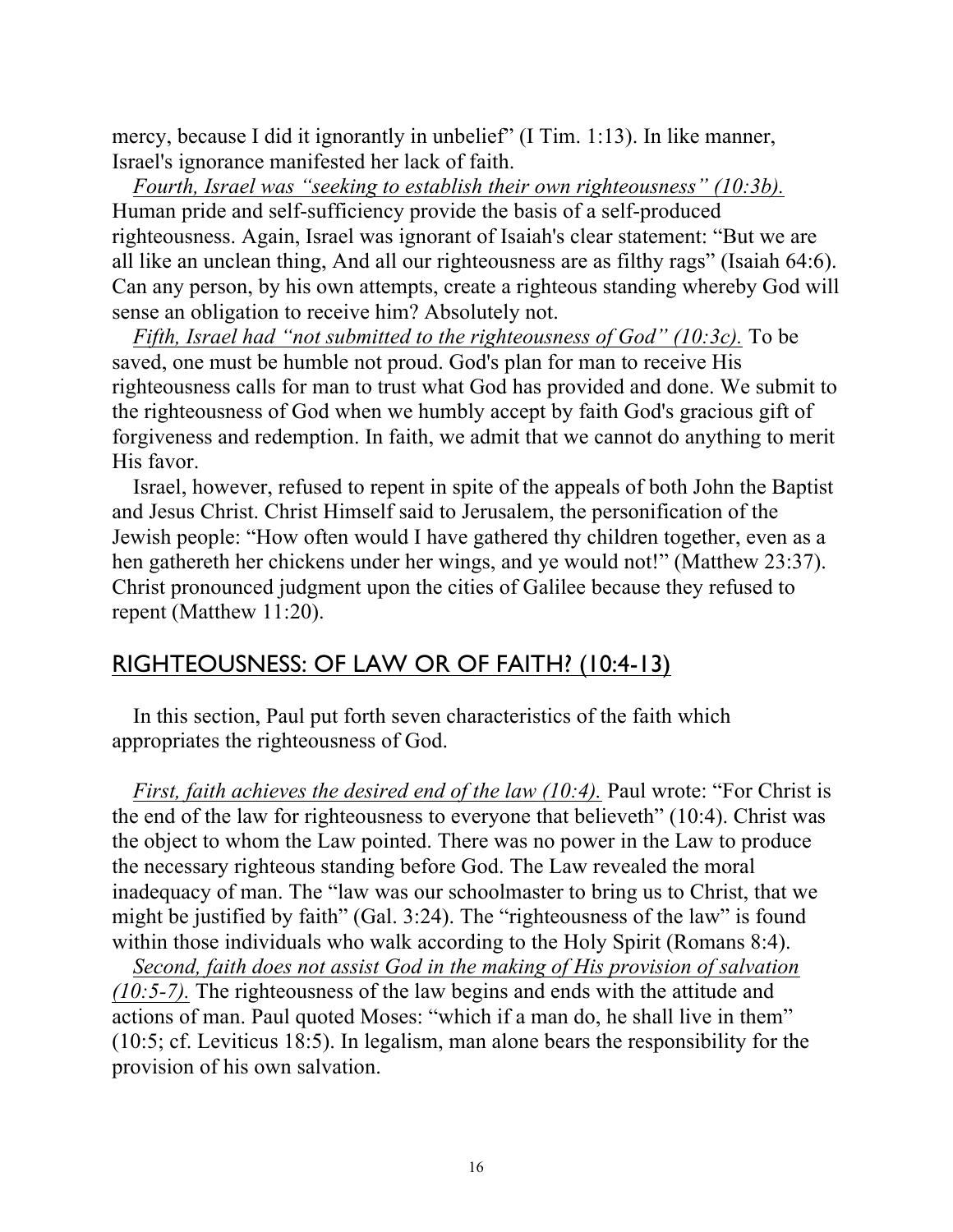In contrast, the righteousness of faith affirms that only God can provide salvation and prescribe the means by which one can obtain it. Paul then freely quoted from Moses to show that the land of Canaan was given to Israel by divine promise and provision, not by the self-produced righteousness of the nation (see Deuteronomy 9:4-6; 30:12-14). In fact, Moses reminded them: "Understand, therefore, that the Lord thy God giveth thee not this good land to possess it for thy righteousness; for thou art a stiffnecked people" (Deuteronomy 9:6). Israel gained the land by obedient faith in God's promise and enablement. In like manner, genuine faith does not cause God to provide and apply salvation; rather, it humbly accepts Him whom God has provided as the Saviour of the world.

*Third, faith accepts the proclaimed word of salvation (10:8).* As they anticipated entrance into Canaan, the nation heard the words of Moses (Deuteronomy 30:14). The message of obedient faith was both available and accessible to them. They had no excuse for not knowing. Paul then equated that truth with "the word of faith which we preach." Saving faith in Jesus Christ is inseparably joined to historical truth and genuine interpretation and application of that truth. Faith has substance and content. It has direction. And it must be declared to those who need to hear.

*Fourth, only faith in Jesus Christ secures personal salvation (10:9-10).* What must a person do to be saved. Listen to Paul's declaration: "That if thou shalt confess with thy mouth the Lord Jesus, and shalt believe in thine heart that God hath raised him from the dead, thou shalt be saved. For with the heart man believeth unto righteousness; and with the mouth confession is made unto salvation" (10:9-10). Confession and belief are soteriological Siamese twins. The heart and mouth complement each other. Christ said: "For out of the abundance of the heart the mouth speaketh" (Matthew 12:34). There is no hint in this passage that a person could conceivably believe without confession or confess without believing. In genuine salvation, a person confesses what he believes and he believes what he confesses.

*Fifth, faith is confident (10:11).* The Scripture says: "Whosoever believeth on him shall not be ashamed." (10:11; cf. 9:33; Isaiah 28:16). Christ is the cornerstone which the builders rejected. Genuine faith is proud to name the name of Christ. It is never embarrassed. It will be eternally and completely accepted by the Father. Nothing will be able to take away the confidence of a child of God who has put his complete trust in Jesus Christ rather than in his futile attempts at selfrighteousness.

*Sixth, faith is the one means for all (10:12).* Paul wrote: "For there is no difference between the Jew and the Greek: for the same Lord over all is rich unto all that call upon him" (10:12). God has only one provision of salvation--found in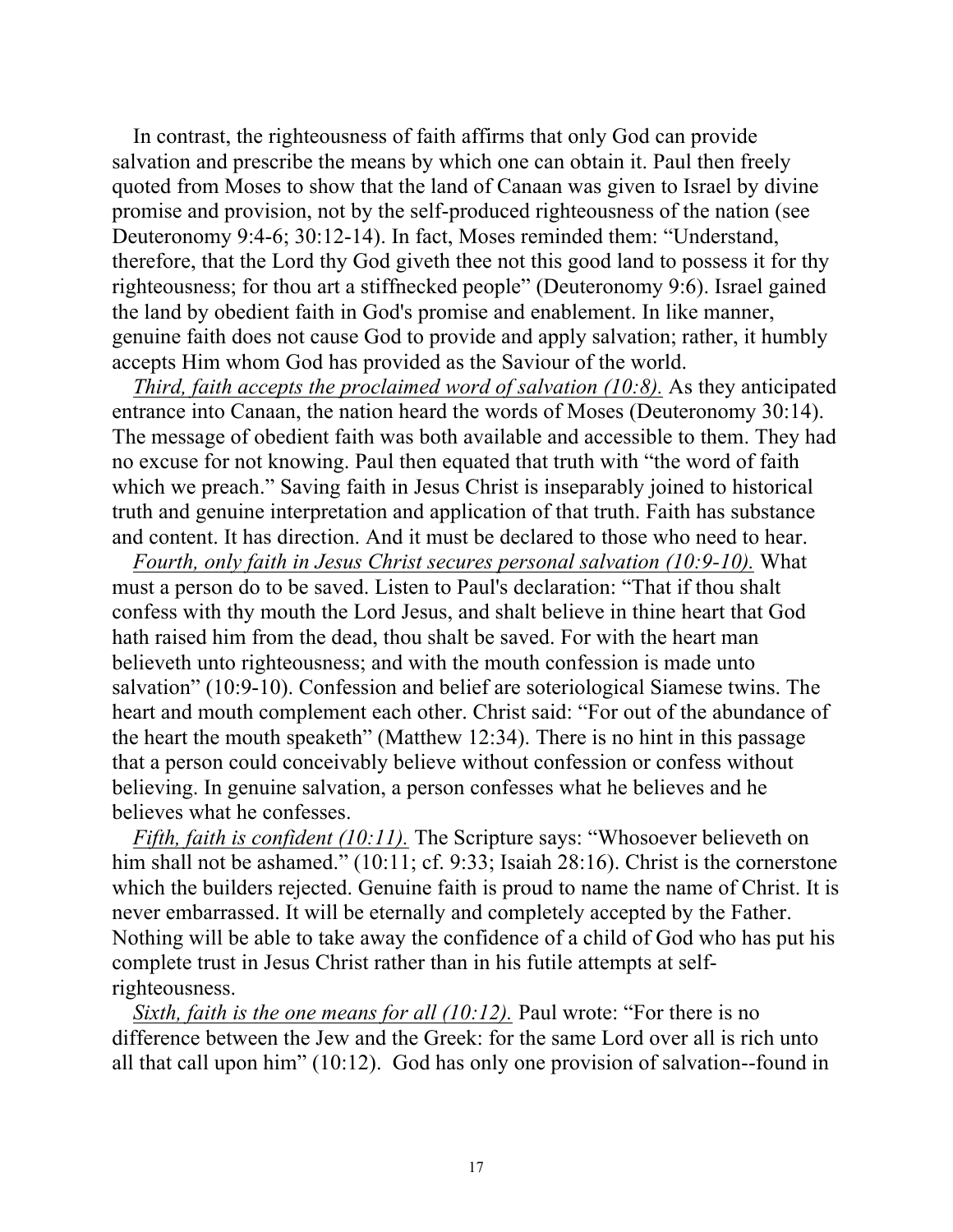His Son Jesus Christ and in His redemptive death and resurrection. And He has only one means for all-both Jew and Gentile--to come to Him (see Romans 3:22- 23).

*Seventh, faith means to call upon Jehovah-God for salvation (10:13).* Paul now quoted from the Old Testament prophet Joel: "Whosoever shall call upon the name of the LORD shall be delivered" (Joel 2:32). The name of God stands for all that He is (His essence) and all that He does (His acts). God alone is the redeeming God. God alone is the covenant-keeping God. God alone keeps His promise.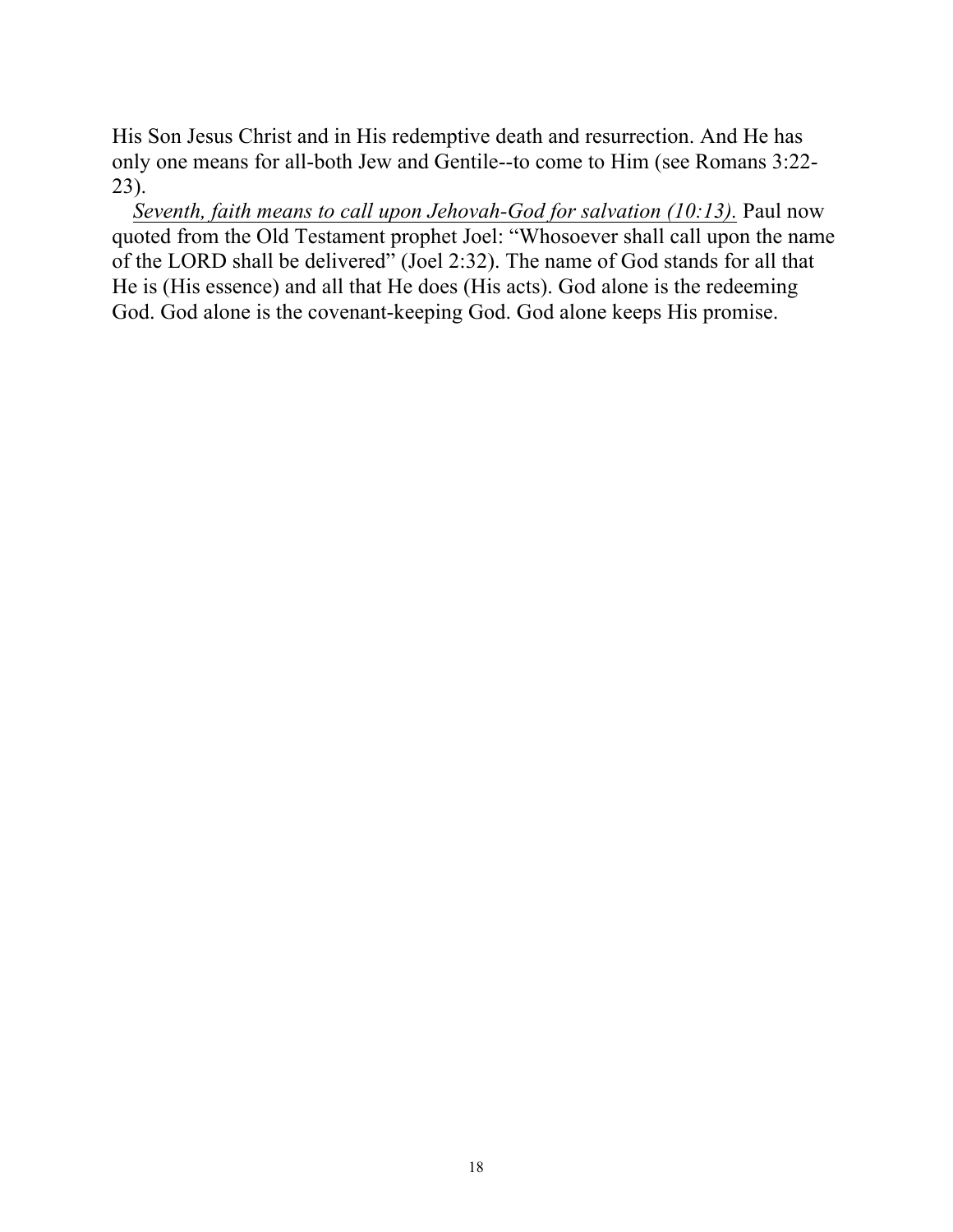# VI - ISRAEL: REJECTION OR ELECTION (ROMANS 10:14-11:6)

### od will save all, both Jew and Gentile, who call upon Him. In salvation, there is no discrimination (10:12-13). God is rich toward both groups of the human race. G<br>there is

### REJECTION OF THE GOSPEL BY THE NATION OF ISRAEL (10:14-21)

Unfortunately, Israel rejected God's gracious offer of salvation. Neither the majority nor a large minority received the righteousness of God by faith. Paul proved this evaluation by a series of logical, rhetorical questions with answers taken from the Old Testament.

*First, Israel received the missionary message (10:14,15).* In a series of four questions, Paul presented the cause-effect sequence in true gospel proclamation: "How then shall they call on Him in whom they have not believed? And how shall they believe in Him of whom they have not heard? And how shall they hear without a preacher? And how shall they preach, except they be sent?" (10:14-15).

Paul followed the progression of effect back to cause: calling-believing-hearingproclaiming-sending (by God, obviously). Warren Wiersbe stated: "This passage is often used as the basis for the church's missionary program, and rightly so, but its first application is to the nation of Israel" (The Bible Exposition commentary, I, 548). The context supports his conclusion. Paul then quoted a passage which is found in two Old Testament books: "How beautiful are the feet of them that preach the gospel of peace, who bring glad tidings of good things" (10:15). In Nahum 1:15, the good news was the announcement that God would destroy Nineveh and the Assyrian Empire. In Isaiah 52:7, the verse anticipated the regathering of Israel to her land and the reign of the messiah. In Paul's application of the principle, the good news was the offer of righteousness and judicial peace through faith in Christ.

*Second, Israel did not obey the gospel (10:16).* To obey the gospel and to believe the gospel are equivalent phrases. God has commanded all to repent (Acts 17:30). Paul commended the Roman believers: "But God be thanked, that ye were servants of sin, but ye have obeyed from the heart that form of doctrine which was delivered you (Romans 6:17).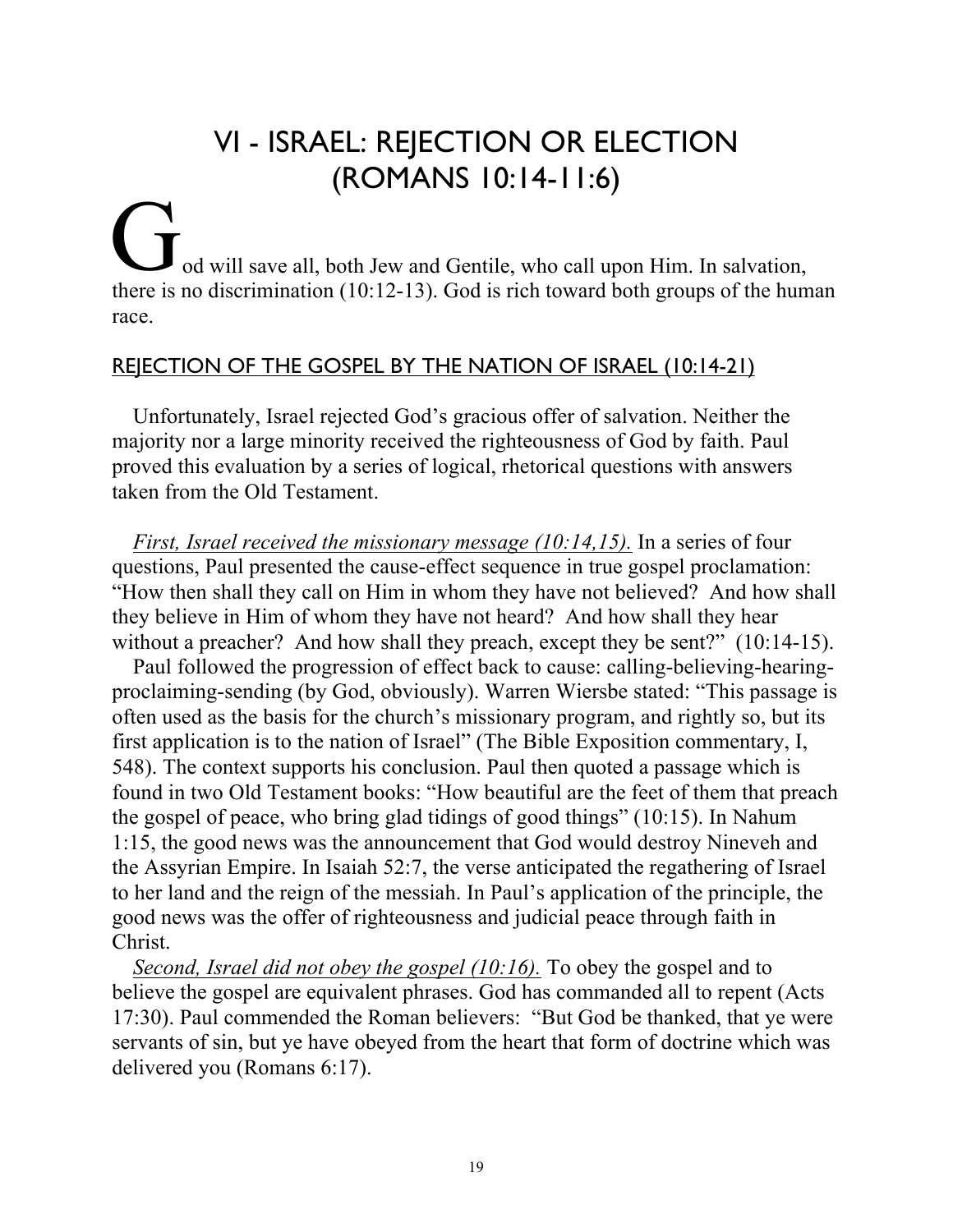Paul quoted Isaiah to prove that Israel did not believe: "Lord, who hath believed our report?" (10:16 Isaiah 53:1). The apostle John applied this verse to Israel who rejected the evidence of Christ's miracles (John 12:37-41). This verse from Isaiah opens up the greatest messianic chapter in the entire Old Testament. Philip demonstrated to the Ethiopian eunuch that the person mentioned in Isaiah 53 was the Jewish messiah; namely Jesus Christ (Acts 8:30-35).

*Third, Israel heard the truth (10:17,18).* It is clear that saving "faith cometh by hearing, and hearing by the word of God" (10:17). The question was obvious: "But I say, have they not heard?" (10:18). The answer was direct: "Yes verily" (10:18). To prove his answer, Paul quoted from Psalm 19: "Their sound went into all the earth, and their words unto the ends of the world" (10:18; cf. Psalm 19:4). That Psalm shows that God has revealed truth about Himself in the world of nature (19:6). This truth, called general revelation, is available to all men everywhere. In addition, the Psalm points to truth that God has revealed in the Law; namely the Old Testament (Psalm 19:7-11). This truth, called special revelation, was entrusted to the nation of Israel. Israel had an advantage over the Gentiles in that it possessed "the oracles of God" (Romans 3:2). To Israel of His day, Jesus Christ said: "Search the Scriptures; for in them ye think ye have eternal life: and they are they which testify of me" (John 5:39).

*Fourth, Israel knew the truth (10:19,20).* Paul asked: "But I say, did Israel not know?" (10:19). The answer expected is that they did know. To prove his point, Paul quoted from the Torah, written by Moses: "I will provoke you to jealousy by them that are no people, and by a foolish nation I will anger you" (cf. Deuteronomy 32:21). Israel was the nation which knew that the righteousness of God came by faith. The Gentiles constituted a non-nation which did not have this understanding. Regardless, the Gentiles believed, and Israel did not. God sovereignly purposed to use this response to stir up non-repentant Israel.

Furthermore, Paul supported his conclusion with a reference to Isaiah: "I was found of them that sought me not; I was made manifest unto them that asked not after me" (10:20; cf. Isaiah 65:1). The Gentiles neither sought God or asked for Him, yet God, in His merciful grace, saved them.

*Fifth, Israel did not respond to God's invitation (10:21).* Paul wrote, quoting again from the prophet Isaiah: "But to Israel he saith, All day long I have stretched forth My hands unto a disobedient and gainsaying people" (10:21; cf. Isaiah 65:2). The "day" refers to the ongoing offer of salvation: "Thus saith the Lord: In an acceptable time I have heard thee, and in a day of salvation I have helped thee" (Isaiah 49:8). Paul quoted that verse, then added: "Behold, now is the accepted time; behold now is the day of salvation" (II Corinthians 6:2; emphasis mine).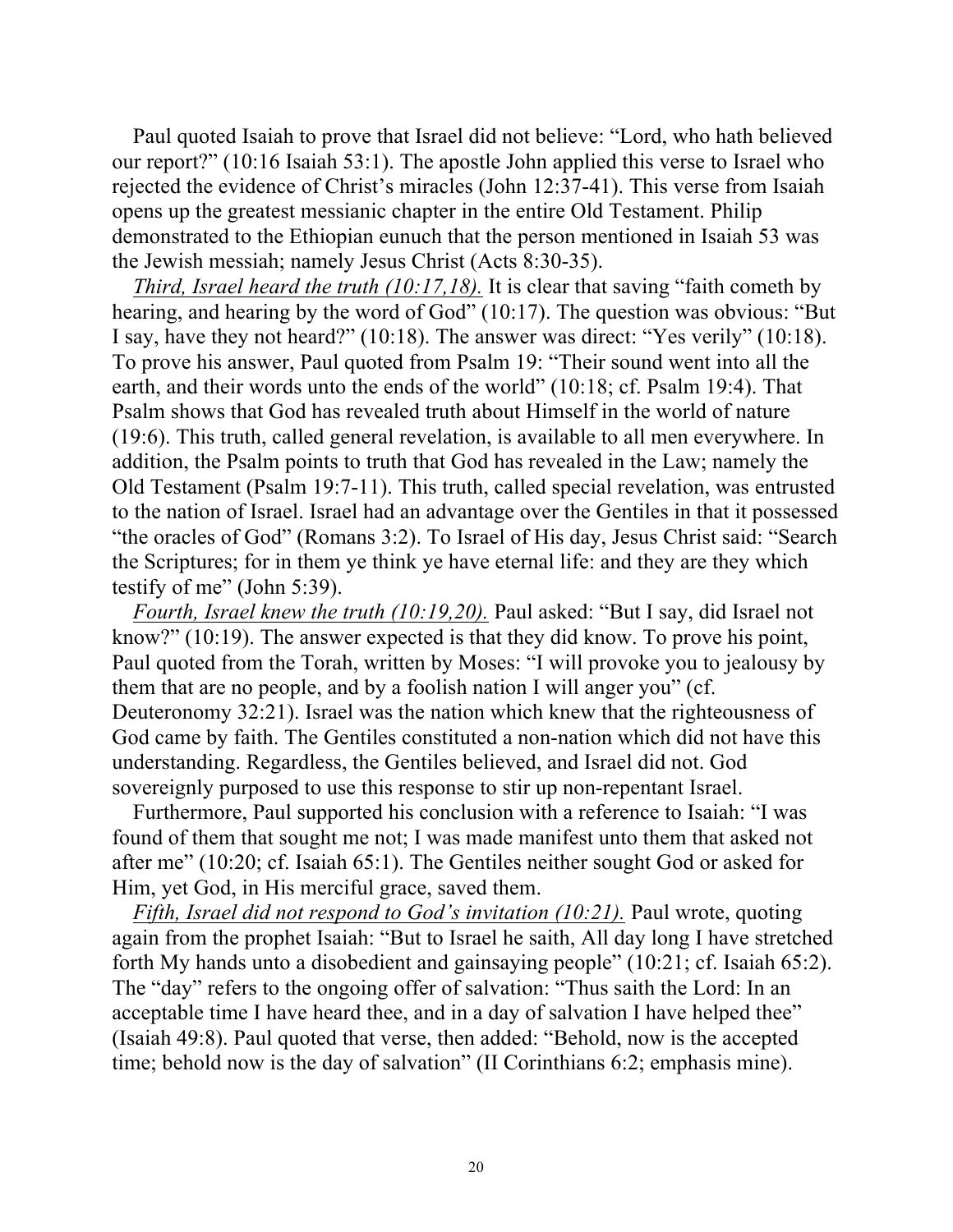Throughout the history of Israel, God extended His hands in salvation to them, but the remained "disobedient and contrary." Christ Himself lamented: "O Jerusalem, Jerusalem, thou that killest the prophets, and stonest them which are sent unto thee, how often would I have gathered thy children together, even as a hen gathereth her chickens under her wings, and ye would not!" (Matthew 23:37).

### ELECTION OF THE REMNANT BY GOD (11:1-6)

Paul then gave this challenging question: "I say then, hath God cast away His people?" (11:1). Has God permanently and totally rejected Israel to the extent that He will no longer keep His covenant promises to her? Has He withdrawn His offer of righteousness by faith in the Messiah to every individual Jew? Has He turned exclusively to the Gentiles in this age? The answer to all of those questions is a firm  $NQ$ ; Certainly not!  $(11:1)$ .

*First, Paul gave two illustrations to show that God has always had a believing remnant within Israel in spite of her national unbelief (11:1-4).* Paul cited himself as a believing Jew in this present age: "For I also am an Israelite, of the seed of Abraham, of he tribe of Benjamin" (11:1). The apostle did not surrender His Jewishness when he became a believer in Jesus Christ. He was proud of his racial and religious ancestry (cf. Philippians 3:4-6).

Paul then affirmed this key doctrinal statement: "God hath not cast away His people which He foreknew" (11:2). All believers are chosen or "elect according to the foreknowledge of God the Father" (I Peter 1:2). All foreknown, chosen believers are likewise predestined to be conformed to the image of Christ, called, justified, and glorified (Romans 8:29-30). In eternity past, God sovereignly knew us as His own distinctive people even before He worked out His redemptive purpose in time in our individual lives.

In like manner, God knew Israel as His beloved, chosen, covenant nation even before He promised Abraham or redeemed Israel of her Egyptian bondage (Deuteronomy 7:6-10). Thus, both elect Israel and elect believers, both Jewish and Gentile, can be confident that God will never cast them away.

The second illustration shows that there were 7,000 believers within the idolatrous northern kingdom of Israel even though Elijah thought that he was the only one (11:2-4).

*Second, Paul then argued that God had a believing remnant within Israel in the present age (11:5,6).* "Even so then, at this present time there is a remnant according to the election of grace" (11:5). Within the church, the body of Christ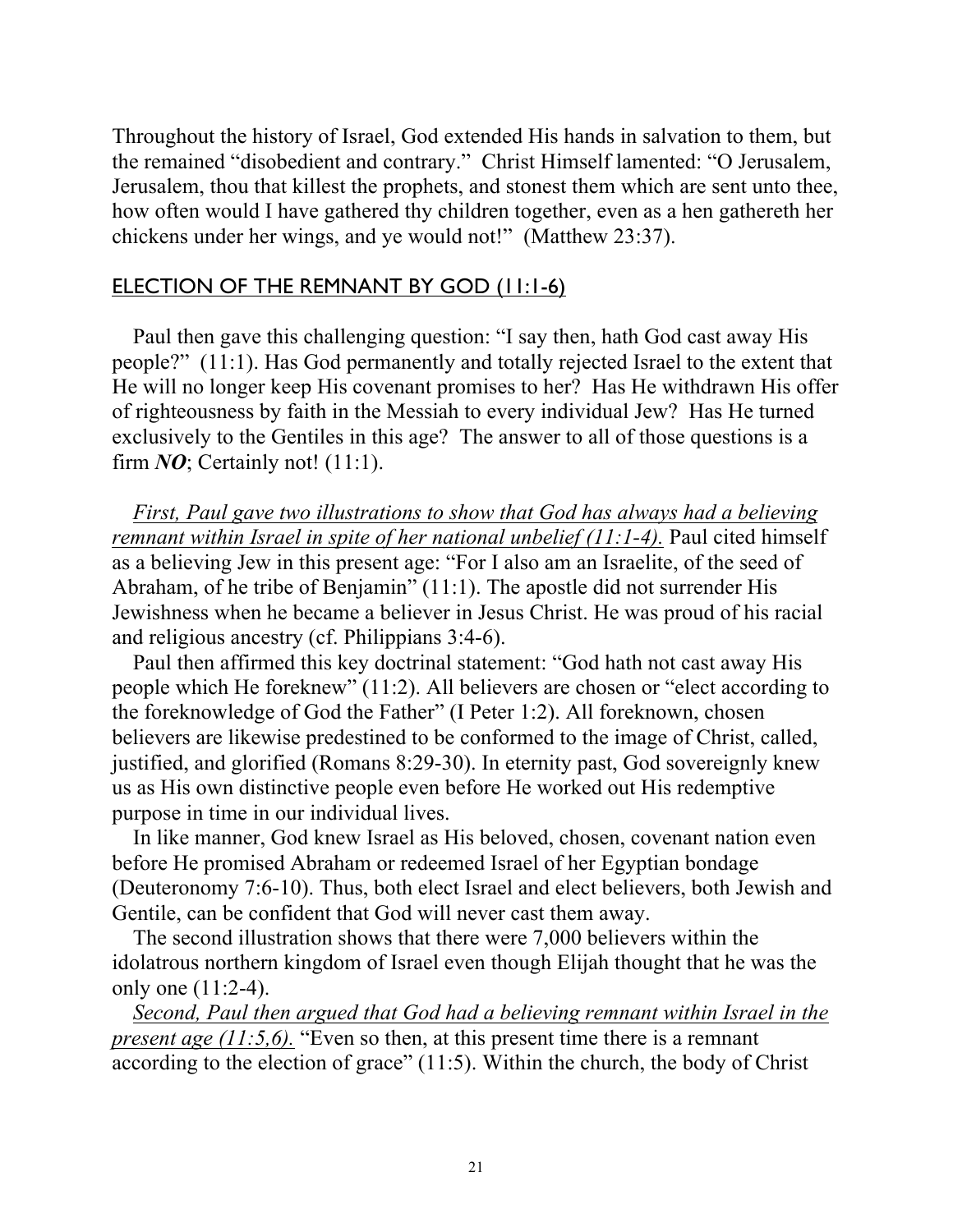God has bonded believing Jew and believing Gentile into one entity. God is saving Jews today, even though the nation as a whole has rejected Jesus Christ.

This election is out of divine grace, totally undeserved by anyone. Paul said: "And if by grace, then it is no more of works; otherwise grace is no more grace. But if it be of works, then it is no more grace, otherwise work is no longer work" (11:6). Neither Jew nor Gentile can do religious works to gain the righteousness of God. Salvation is a free gift, based upon trust in the giver of that gift, not a reward for meritorious effort.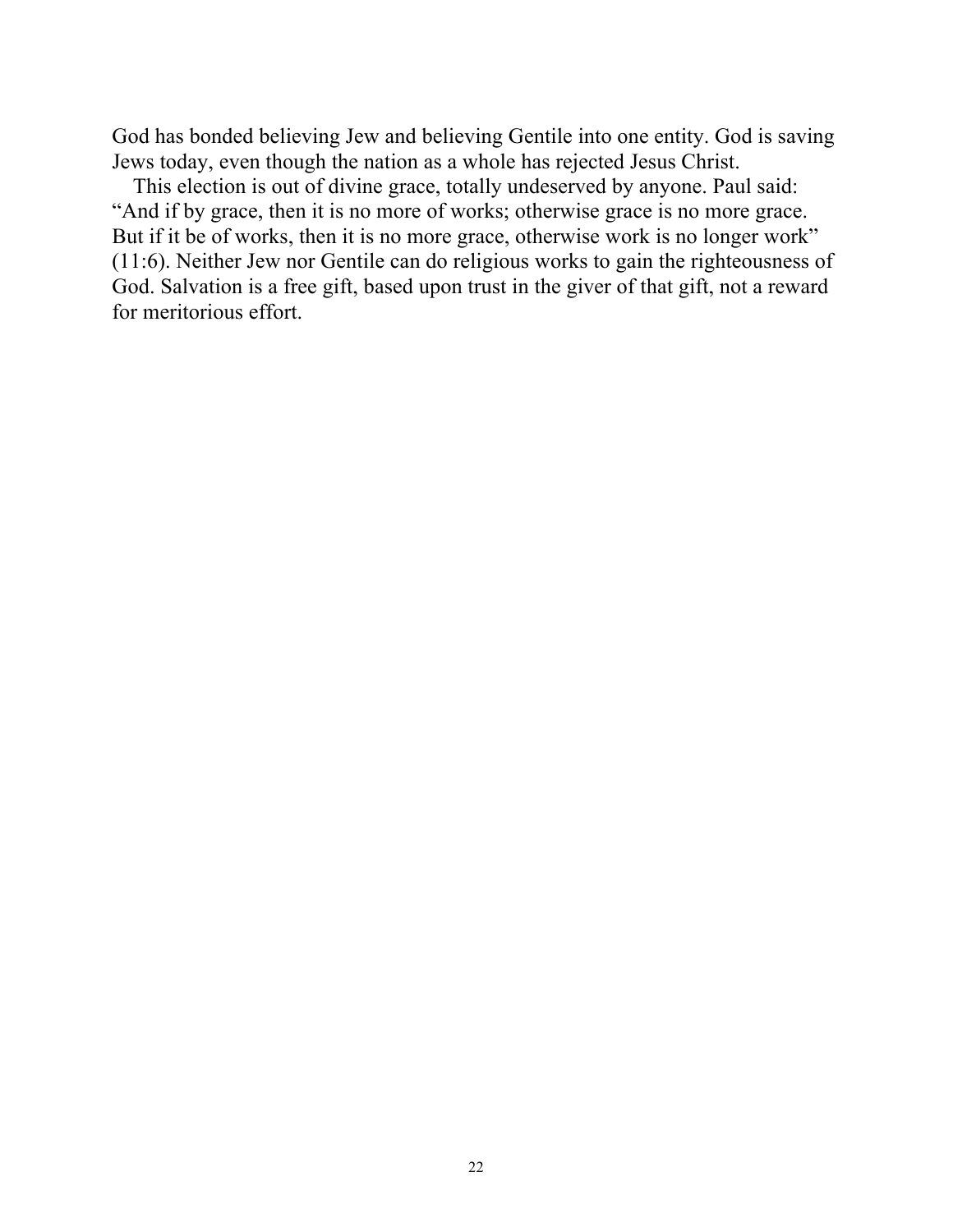# PART VII - THE REJECTION OF ISRAEL AND THE ACCEPTANCE OF GENTILES (Romans 11:7-24)

n this section, Paul contrasted the divine rejection of unsaved Israel with the The section, Paul contrasted the divine rejection of unsaved Israel with the divine acceptance of Gentiles. He also continued the difference between the saved remnant within Israel and the unsaved majority of Jews in this present age. In so doing, the apostle described Israel's spiritual condition in four ways.

#### ISRAEL HAS BEEN BLINDED OR HARDENED (11:7-10)

The nation, as a whole, "hath not obtained that which he seeketh for" (11:7). It sought the full blessings of God through the Abrahamic covenant (Genesis 12:1-3), but it did not obtain them because it sought them on the basis of self-produced righteousness. However, "the elect" within the nation obtained the spiritual blessings of the Abrahamic Covenant because those Jews received the righteousness of God through faith in Jesus Christ alone. In contrast, "the rest were blinded" (11:7), because they rejected Jesus Christ as their promised Messiah.

To support his presentation of the spiritual blindness of Israel, Paul referred to three passages from the Old Testament (11:8; cf. Deuteronomy 29:3-4; Isaiah 29:10; and 11:9-10; cf. Psalm 69:22-23). The first two show that hardening involves spiritual drowsiness, blindness, and deafness. God hardened the nation because of its hypocrisy. That reason can be seen in these words from Isaiah, quoted later by Jesus Christ and applied to His ministry: "Forasmuch as this people draw near me with their mouth, and with their lips do honour me, but have removed their heart far from me, and their fear toward me is taught by the precept of men:" (Isaiah. 29:13; cf. Matthew 15:7-9).

The third passage shows that the divine provision for Israel ("their table") became a basis of judgement for the nation because it did not respond in faith and thanksgiving to God. Their advantage increased their moral accountability. Their rejection of Christ at His first advent caused their back to be bowed under the weight of their guilt and national punishment.

 The blindness of Israel in this present age simply continued the blindness of the nation in the Old Testament era.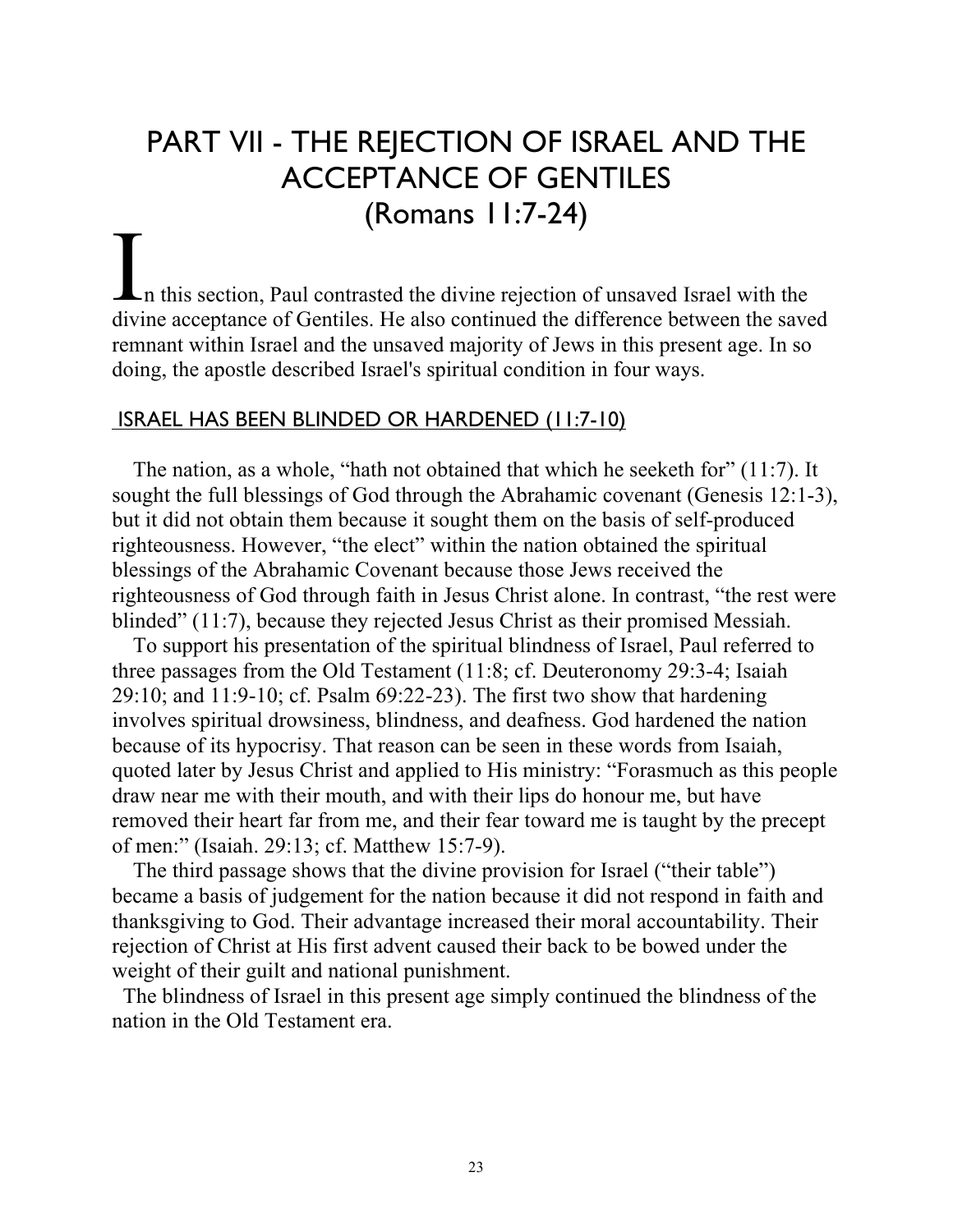### ISRAEL HAS STUMBLED AND FALLEN (11:11-14)

Paul then asked this rhetorical question: "I say then, have they stumbled that they should fall" (11:11)? The question implies a negative answer, and the apostle responded with his own cry of protest: *"God forbid!"* When Israel rejected Jesus Christ as its Messiah, did it suffer a permanent, irreversible fall? Did God replace Israel with the church in His creative, redemptive purpose? Are all of the covenant promises given to Israel being spiritually fulfilled in the church? All of the answers to those questions are *NO!* God is not through with His ancient covenant people. But, in His wisdom and sovereign power, God can use the fall of Israel to accomplish His ultimate purpose.

*First, the rejection of Christ by Israel led to His crucifixion and resurrection, the very basis for "salvation to the Gentiles" (11:11).* God said to Abraham: "And in thee shall all families of the earth be blessed" (Genesis 12:3). That spiritual blessing is a provision for both Jews and Gentiles. In this present age, more Gentiles than Jews have received the blessings of divine forgiveness and imputed righteousness.

 *Second, God can use the salvation of Gentiles to "provoke Israel to jealousy" (11:11).* Isn't it strange that Gentiles can know more about the God of Abraham, Isaac, and Jacob than the actual physical descendants of the patriarchs?

 *Third, God will enrich the world in the future through the "fulness" of Israel's blessings (11:12).* Paul wrote: "Now if the fall of them be the riches of the world, and the diminishing of them the riches of the Gentiles; how much more their fulness?" (11:12) Paul anticipated a greater spiritual blessing for the Gentiles in the future, because he knew that God would one day fulfill all of His promises to the nation of Israel. That future day will occur when Christ returns to establish the Davidic, millennial kingdom on the earth.

 *Fourth, Paul, an apostle and a Jew, knew that his major ministry was to the Gentiles (11:13).* Nevertheless, he wanted to use the salvation of Gentiles as a means to bring jealousy to the Jews and to "save some of them" in this age (11:14). The few Jews who are saved in this age constitute "the elect" within Israel and are part of the true church, the spiritual body of Christ.

### ISRAEL HAS BEEN CAST AWAY (11:15)

Paul wrote: "For if the casting away of them be the reconciling of the world, what shall the receiving of them be, but life from the death?"(11:15) At the cross,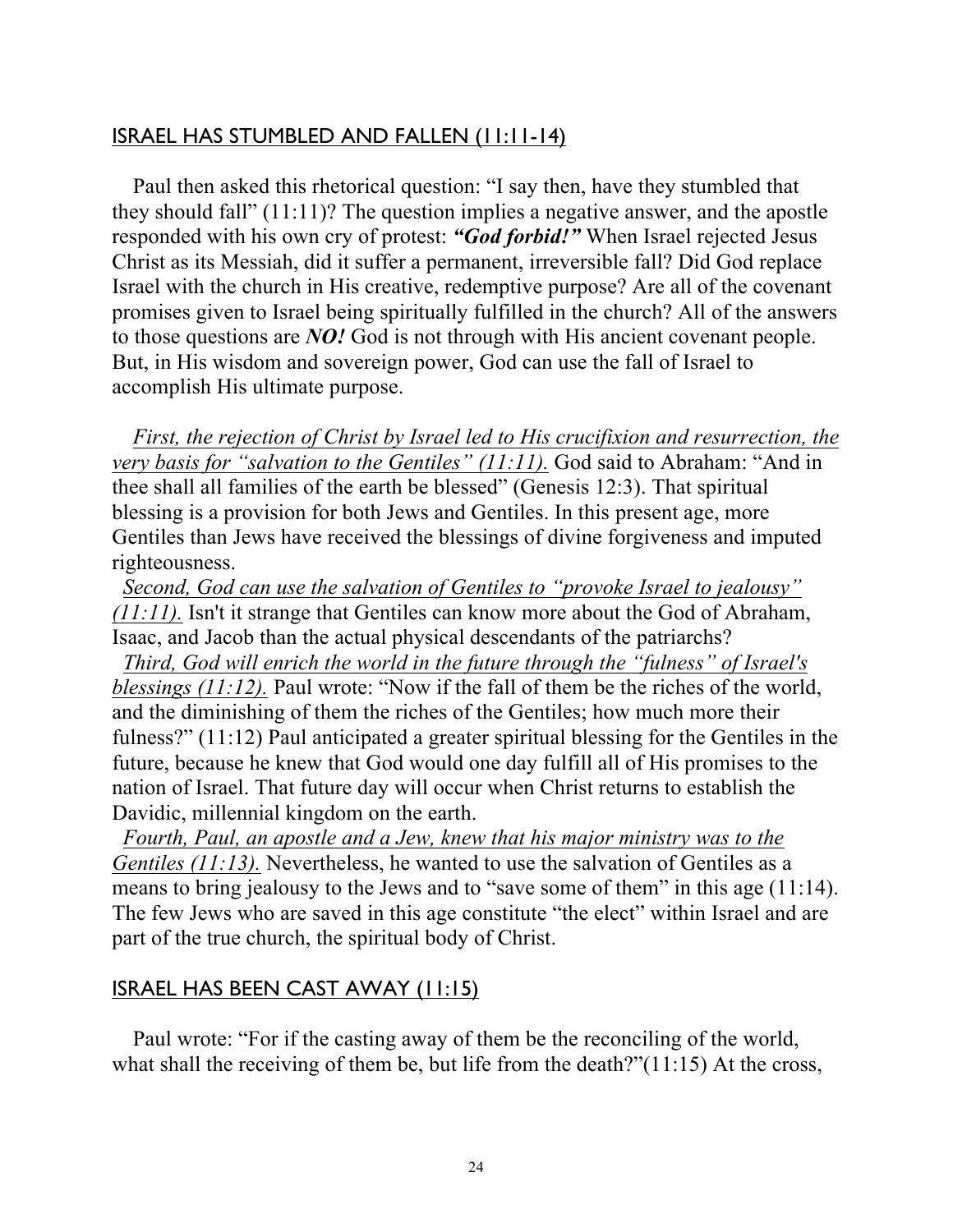"God was in Christ reconciling the world unto Himself, not imputing their trespasses to them" (2 Corinthians 5:19). The crucifixion and resurrection of Christ introduced a new era in God's creative--redemptive plan: "the fulness of the Gentiles" (11:25). The church, although composed of both believing Jews and Gentiles, has a majority membership of Gentiles (Acts 15: 14-18).

 The casting away of Israel is temporary, however. A day will come when God will accept the nation. When Christ returns to the earth, "all Israel will be saved" (11:26). At that time, God will raise the righteous dead of the Old Testament period (Daniel 12:2-3).

#### ISRAEL HAS BEEN BROKEN OFF (11:16-24)

Israel enjoys a distinctive, sanctified position before God. According to the law of the heave offering (Num. 15:17-21) the presentation of the firstfruit meant that the entire lump belonged to God. According to the Feast of Firstfruits (Leviticus 23:9-14), God sanctifies the whole when He accepts the part.

Using these analogies, Paul probably identified the lump and the branches with the entire nation of Israel (11:16). The firstfruit and the root probably refer to Abraham, the father of Israel, as the first one to receive the blessings of the Abrahamic covenant (Genesis 12:1-3).

In the Old Testament period, the olive tree was often a symbol of Israel (Jeremiah 11:16-17; Hosea 14:4-6). In this context, the olive tree seems to represent all of the blessings contained within the Abrahamic covenant. Many Jews, representing the natural branches because of their physical relationship to Abraham and the other patriarchs, were "broken off" because of their unbelief (11:17; 19-20). In contract, the saved Gentiles, as symbolized by the branches of the wild olive tree, were grafted into the cultivated olive tree because of their faith in Jesus Christ (11:17,20). The Gentiles became "and with them partakest of the root and fatness of the olive tree" in that they entered into the spiritual blessings of the Abrahamic covenant extended to all of the families of the earth (11:17; cf. Genesis 12:3).

The breaking off of the natural branches (Israel) and the grafting in of the wild branches (Gentiles) occurs only during the present church age, an intercalation in God's prophetic program for Israel (Daniel 9:24-27; 16:18). For Israel, the spiritual dilemma is only partial because Jews are being saved in this age of Gentile spiritual blessing. For Israel, it is also temporary because God will graft the natural branches back into the cultivated olive tree when Christ returns to the earth.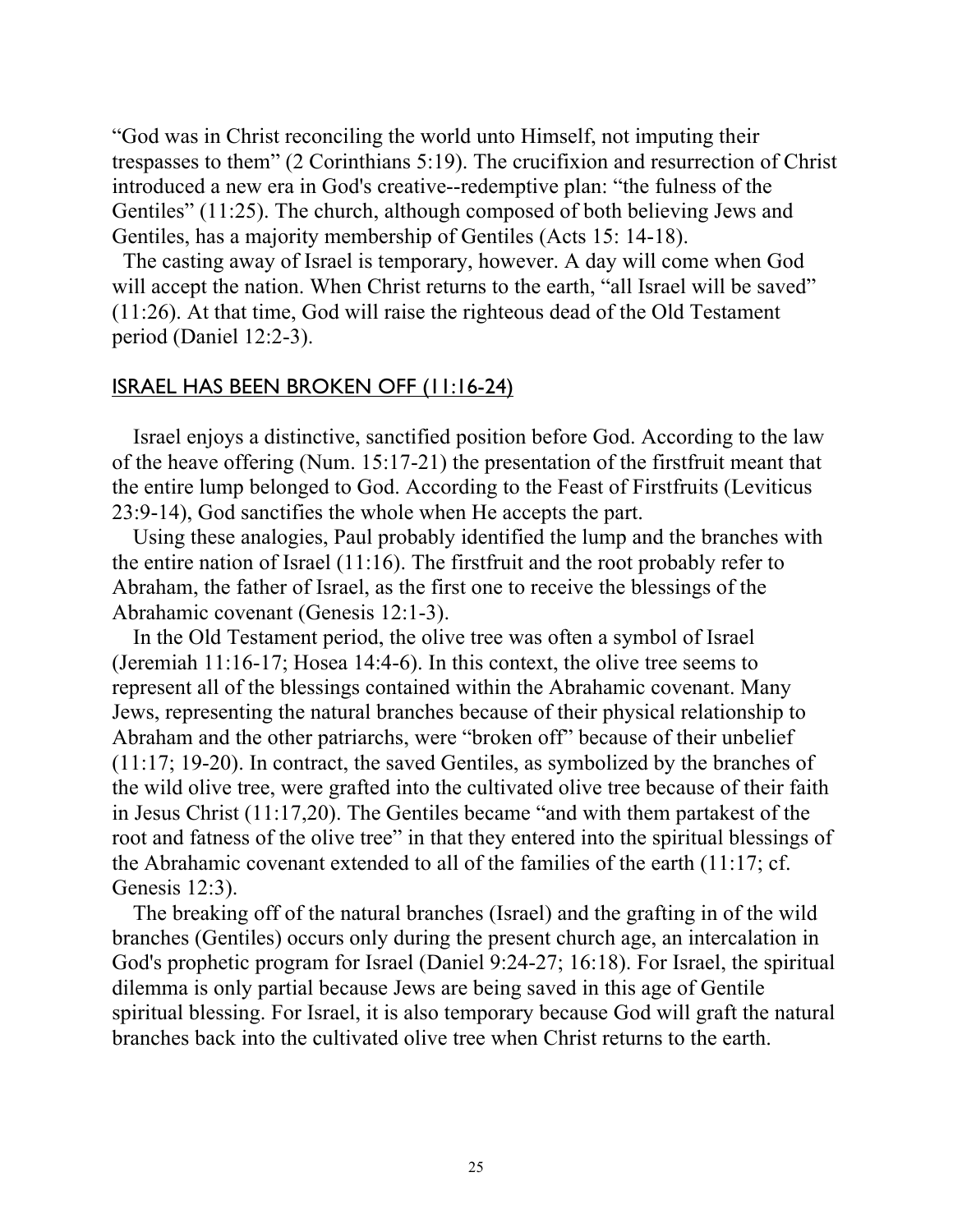Paul argued that Israel only needs to believe in order to be restored to national and spiritual blessing. He wrote: "And they also, if they abide not still in unbelief, shall be grafted in: for God is able to graft them in again." (11:23). Later, he added: "...how much more shall these, which be the natural branches, be grafted into their own olive tree?" (11:24)

Thus, Israel's present spiritual condition is partial and temporary. Israel will be restored to complete and permanent blessings after the present era of Gentile salvation has run its course. Israel will be saved when the promised Messiah, the Lord Jesus Christ, returns to the earth.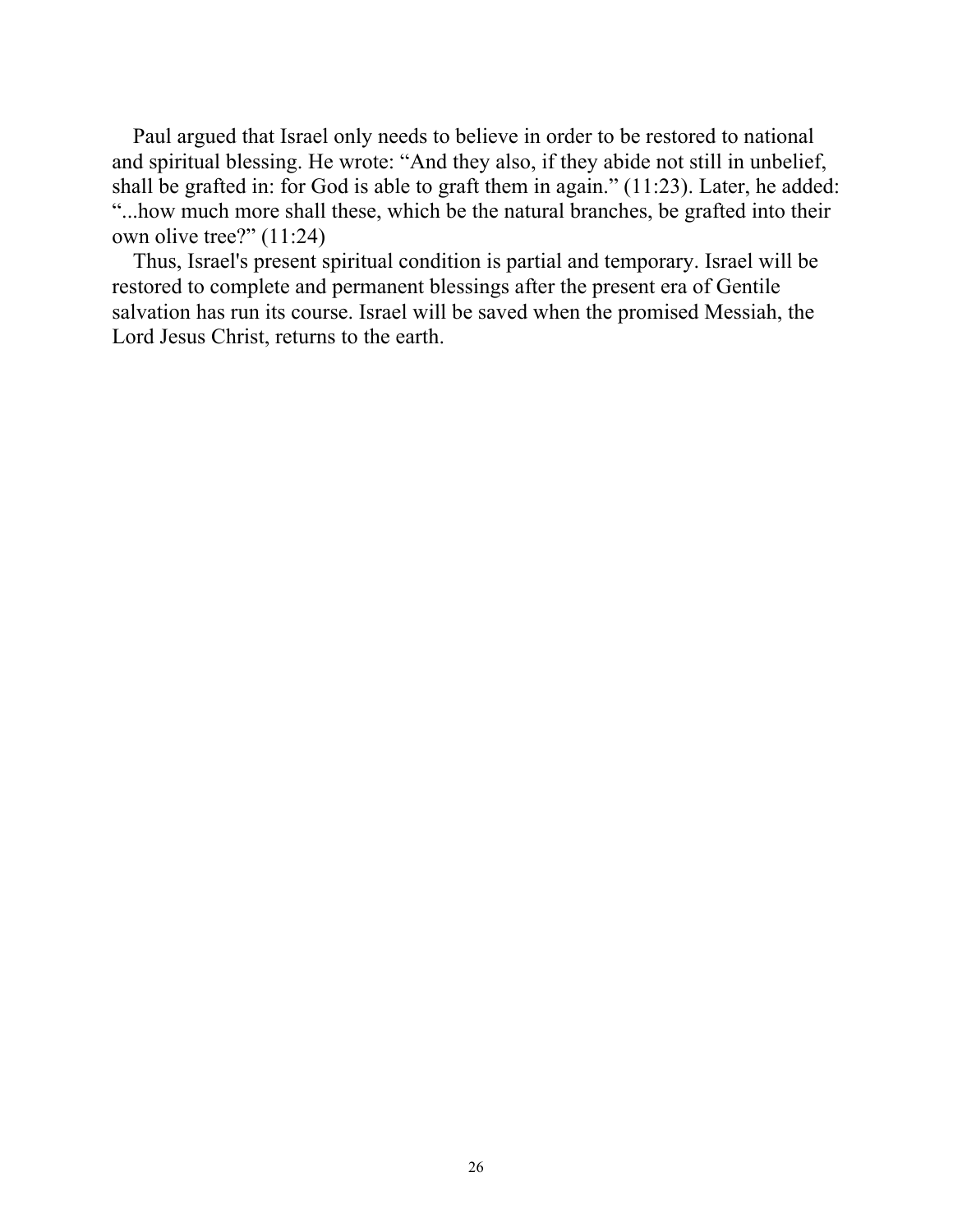## PART VIII - THE FUTURE SALVATION OF ISRAEL (Romans 11:25-36)

(KOTHATIS TT.2J-JO)<br>
Srael's future is bright, not bleak. In fact, her tomorrow will be far more plantage than have a lattice of glorious than her past. In this final section of the three-chapter exposition of the divine program for Israel, Paul exalted God for His manifestation of His gracious wisdom.

#### ISRAEL'S BLINDNESS (11:25)

Paul wrote: "For I do not desire, brethren, that you should be ignorant of this mystery, lest you should be wise in your own opinion, that blindness in part has happened to Israel until the fulness of the Gentiles has come in" (11:25). This present age is the church age (Matthew 16:18). It is a mystery in that it was not revealed in past ages. It is an intercalation into God's prophetic program for Israel (Daniel 9:24-27). It is an insertion between the first 69 weeks and the seventieth week, as described by Daniel.

This present church age is also called "the fullness of the Gentiles." It is the time when God has "visited the Gentiles to take out of them a people for His name" (Acts 15:14). Christ is presently building His church, made up of believing Jews and believing Gentiles, merged into one spiritual body (Ephesians 2:11-22). Although Jewish believers composed the majority in the early days (see the Book of Acts), they are now a small minority within the 2000 year development of the true church. The "fullness of the Gentiles" will end when the last Gentile is saved in this present age and the church will be raptured into the presence of Christ (I Thessalonians 4:13-18).

In this age, Israel's blindness is partial ("in part") because some Jews have believed in Jesus Christ as their Messiah. Her blindness is also temporal (note the time word "until") in that is will end at the rapture and in the subsequent sevenyear period, the fulfillment of Daniels's seventieth week (Daniel 9:24-26), climaxed by the return of Jesus Christ to the earth.

#### ISRAEL'S MESSIAH (11:26,27)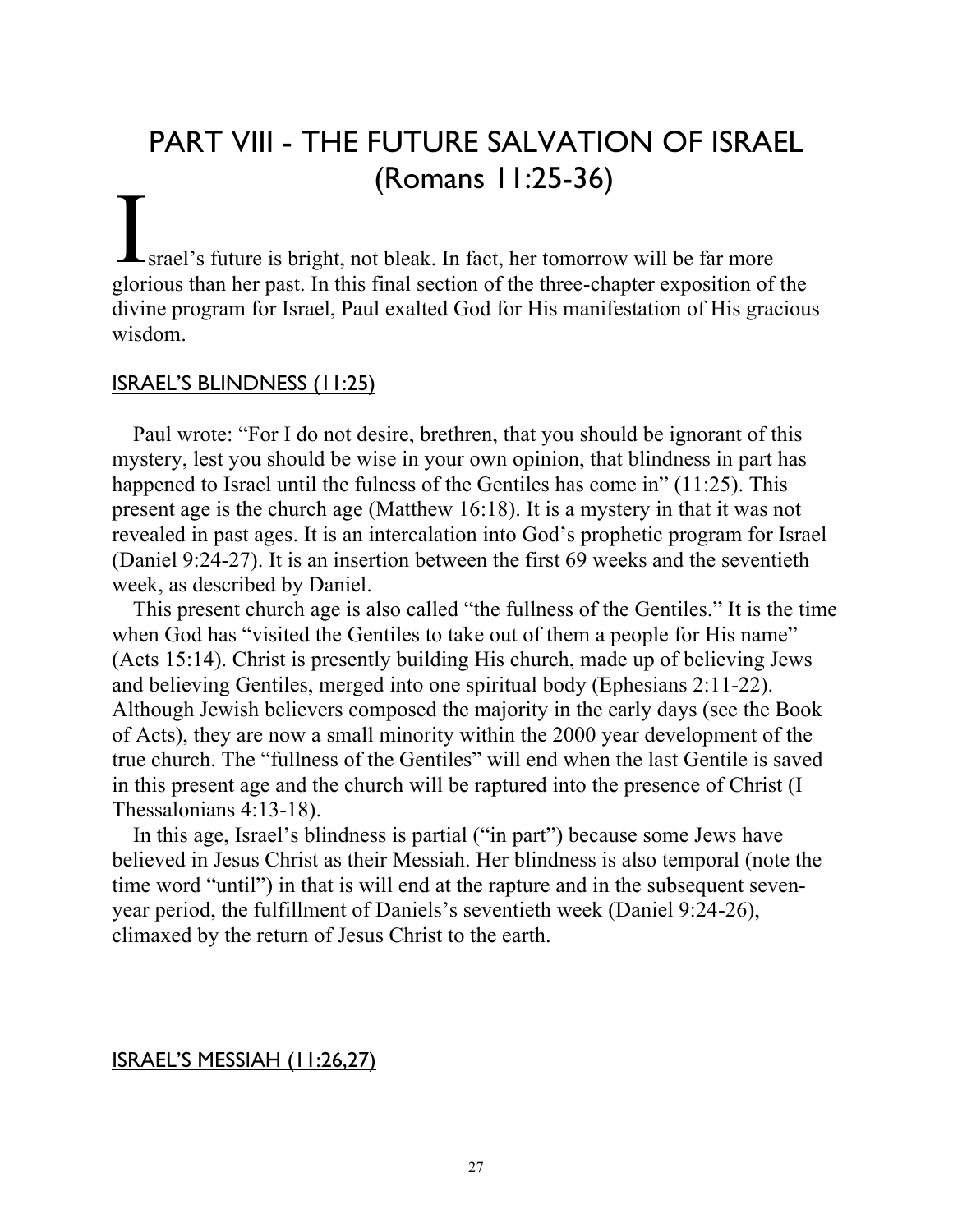After this church age, Israel will be saved by the coming of her promised Saviour. Paul wrote: "And so all Israel will be saved, as it is written: The Deliverer will come out of Zion, and He will turn away ungodliness from Jacob" (11:26). Israel will not find political or spiritual deliverance within her own efforts or from outside nations. Her help will come from a single Person, namely the promised Messiah, Jesus Christ.

This Old Testament quotation (Isaiah 59:20-21) complements other predictions of the coming Messiah. Jehovah God said: "And I will pour on the house of David and on the inhabitants of Jerusalem the Spirit of grace and supplication, then they will look on Me whom they pierced" (Zechariah 12:10). In that day, the Messiah will destroy the political foes of Israel (Zechariah 14:1-4). Christ Himself said that Jerusalem would remain desolate until she sees Him and shouts: "Blessed is He who comes in the name of the Lord" (Matthew 23:39).

Paul earlier said that "they are not all Israel who are of Israel" (Romans 9:6). All Israel, thus, will be saved in that the elect, saved Jews within ethnic Israel will compose the true Israel who will be delivered when Christ returns to the earth. Ezekiel declared that God would purge out the rebels within Israel before He would redeem and restore Israel to the land (Ezekiel 20:34-38).

When Christ returns, He will forgive the sins of Israel as He bestows the blessings of the New Covenant upon His covenant people (11:27; cf. Jeremiah 31:31-37).

#### ISRAEL'S LOVE (11:28,29)

Paul made this distinction between Israel's practice and her position: "Concerning the gospel they are enemies for your sake, but concerning the election they are beloved for the sake of the fathers" (11:28).

In this present age, Israel as a whole has opposed the outreach of the gospel into the Gentile world. In that sense, Israel has been an enemy to the gospel. Paul personally was evidence of that truth because he "persecuted the church of God beyond measure and tried to destroy it" (Galatians 1:13). Paul gave this indictment of his Jewish opponents: They ". . . Killed both the Lord Jesus and their own prophets, and have persecuted us; and they do not please God and are contrary to all men, forbidding us to speak to the Gentiles that they may be saved, so as always to fill up the measure of their sins" (I Thessalonians 2:15-16). If any people deserved to forfeit the blessings of God because of their hostile rejection of the gospel, it was the Jewish people.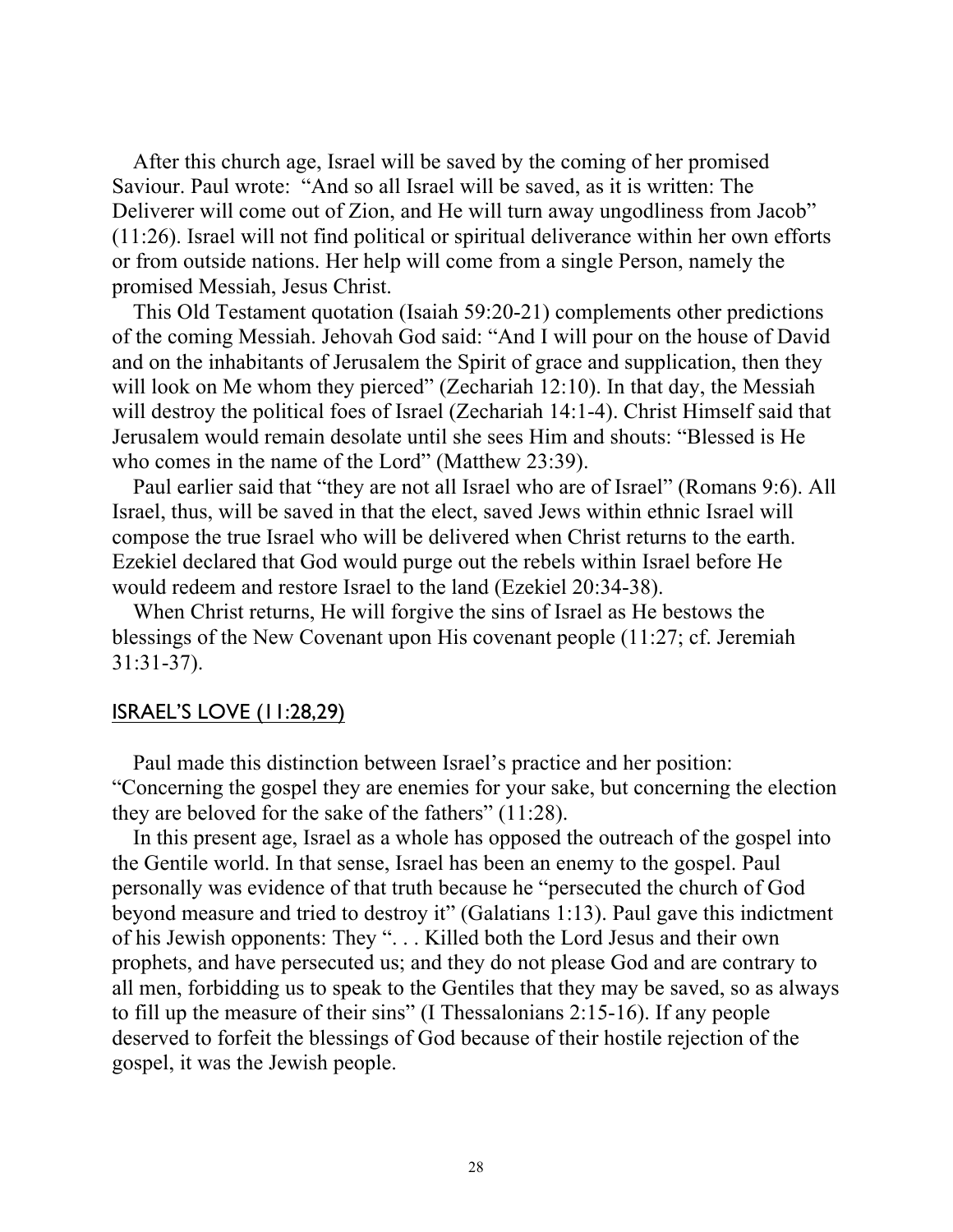However, God's future salvation of Israel is not based upon her past or present unbelief. Rather, God has chosen Israel to be His distinctive covenant people because He has set His love upon her through His unconditional promises to Abraham, Isaac, and Jacob.

Moses wrote: "For you are a holy people to the Lord your God; the Lord you God has chosen you to be a people for Himself, a special treasure above all the peoples on the face of the earth. The Lord did not set His love on you nor choose you because you were more in number than any other people, for you were the least of all peoples; but because the Lord loves you and because He would keep the oath which he swore to you fathers" (Deuteronomy 7:6-8).

God always keeps His word. He is faithful to His promises. As Paul wrote: "For the gifts and the calling of God are irrevocable" (11:29). God does not give, and later take back. The future salvation of elect, ethnic Israel is as secure as the immutability of God (Numbers 23:19; Malachi 3:6).

#### ISRAEL'S MERCY (11:30-32)

Saved Gentiles "were once disobedient to God" in their unsaved days (11:30). At that time, they were "without Christ, being aliens from the commonwealth of Israel and strangers from the covenants of promise, having no hope and without God in the world" (Ephesians 2:12).

The Gentiles, however, obtained divine mercy through the disobedience of Israel (11:30). Israel, the builders, rejected the stone, namely Jesus Christ (Matthew 21:42). As a result, the crucifixion and subsequent resurrection of Christ became the chief cornerstone, the foundation stone for the building of the true church in which Gentile believers compose the majority.

God will use the mercy given to Gentile believers to bring mercy upon Israel (11:31). The reason is clear: "For God has committed them all to disobedience, that He might have mercy on all" (11:32). This divine principle is also clear: Through human disobedience God can manifest His divine mercy. Out of love and grace, God withholds from men, both Jews and Gentiles, what they deserve. Earlier, God said: "I will have mercy on whomever I will have mercy" (Romans 9:15; cf. Exodus 33:19).

God thus will sovereignly use the salvation of Gentiles in this present church age to bring about the salvation of Israel in the seven-year period prior to the return of Christ to the earth (Daniel 9:24-27)

ISRAEL'S GOD (11:33)